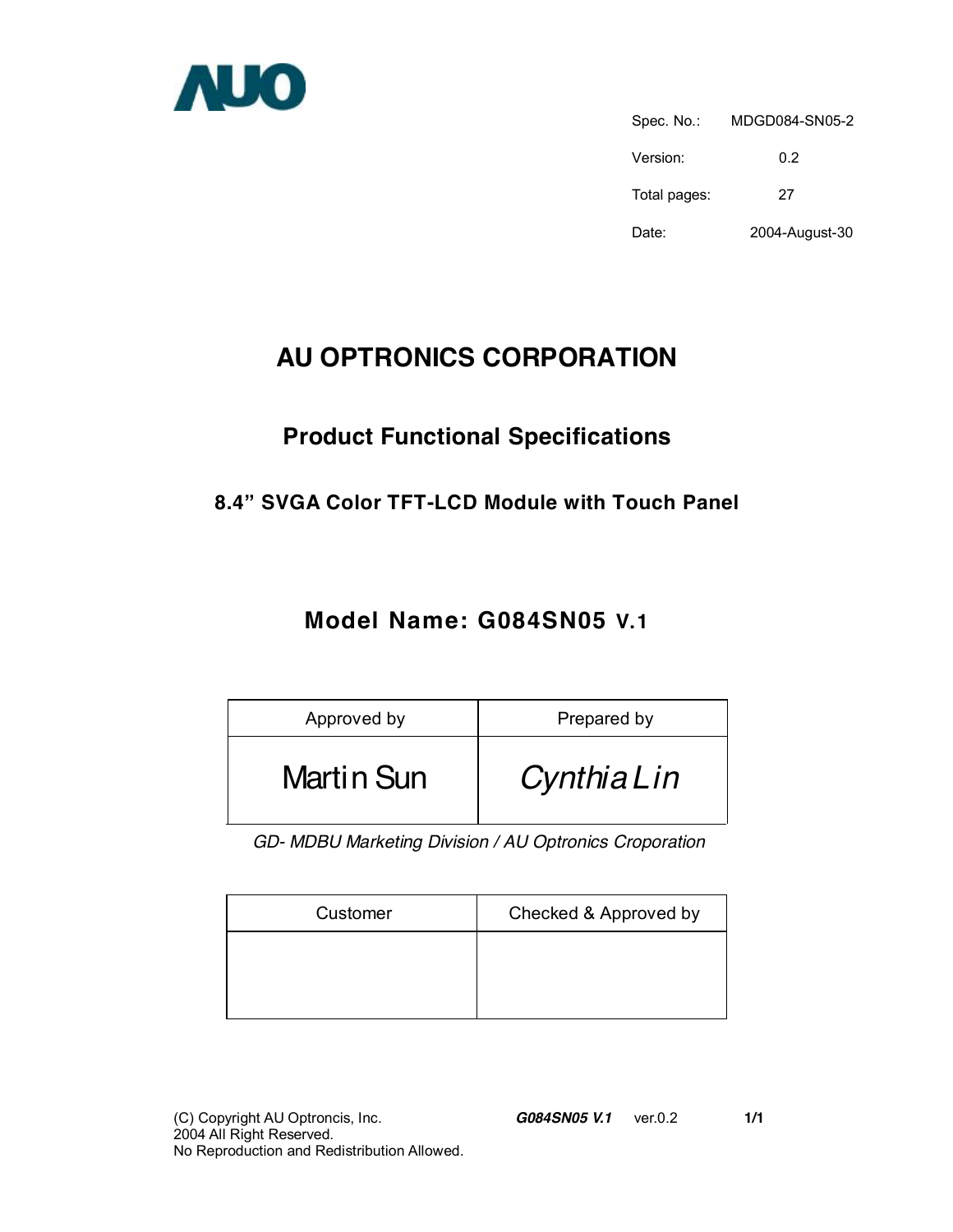

*Version: 0.2 Total Pages: 27 Date: 2004/08/30* 

Product Functional Specification

8.4 inch SVGA Color TFT LCD Module with Touch Panel Model Name: G084SN05 V.1

( ) Preliminary Specification

( ) Final Specification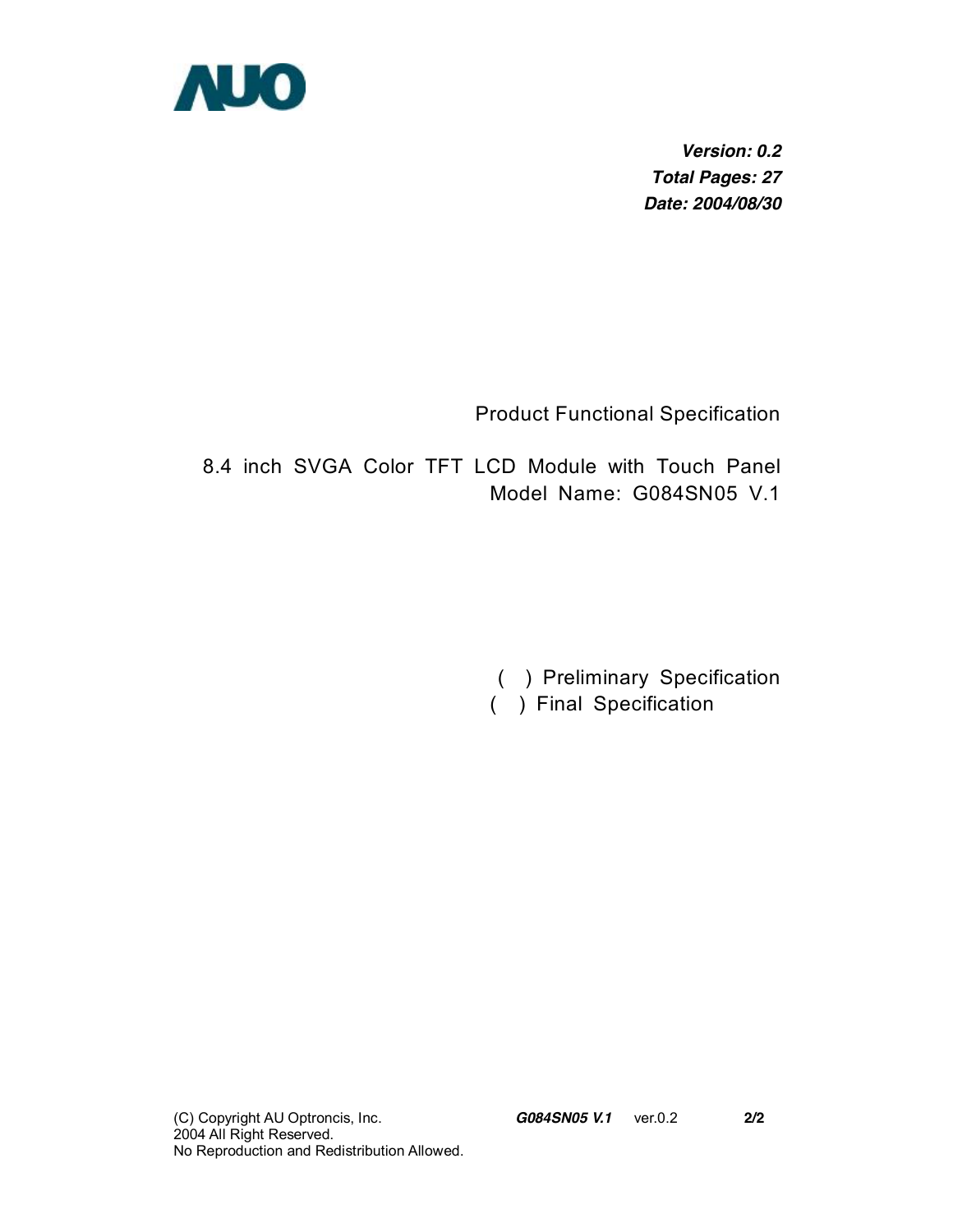

## **I. Contents**

| 1.0  |      |                                          |  |
|------|------|------------------------------------------|--|
| 2.0  |      |                                          |  |
|      | 2.1  | <b>Display Characteristics</b>           |  |
|      | 2.2  | <b>Functional Block Diagram</b>          |  |
| 3.0  |      |                                          |  |
| 4.0  |      |                                          |  |
| 5.0  |      |                                          |  |
|      | 5.1  | Connectors                               |  |
|      | 5.2  | Signal Pin                               |  |
|      | 5.3  | <b>Signal Description</b>                |  |
|      | 5.4  | <b>Signal Electrical Characteristics</b> |  |
|      | 5.5  | Signal for Lamp Connector                |  |
| 6.0  |      |                                          |  |
| 7.0  |      |                                          |  |
| 8.0  |      |                                          |  |
|      | 8.1  | <b>Timing Characteristics</b>            |  |
|      | 8.2  | <b>Timing Definition</b>                 |  |
|      | 8.3  | <b>Timing Chart</b>                      |  |
| 9.0  |      |                                          |  |
| 10.0 |      |                                          |  |
| 11.0 |      |                                          |  |
|      | 11.1 | <b>Operating Condition</b>               |  |
|      |      | 11.2 Electrical Characteristic           |  |
|      | 11.3 | <b>Mechanical Characteristic</b>         |  |
|      | 11.4 | <b>Optical Characteristic</b>            |  |
| 12.0 |      |                                          |  |
| 13.0 |      |                                          |  |
| 14.0 |      |                                          |  |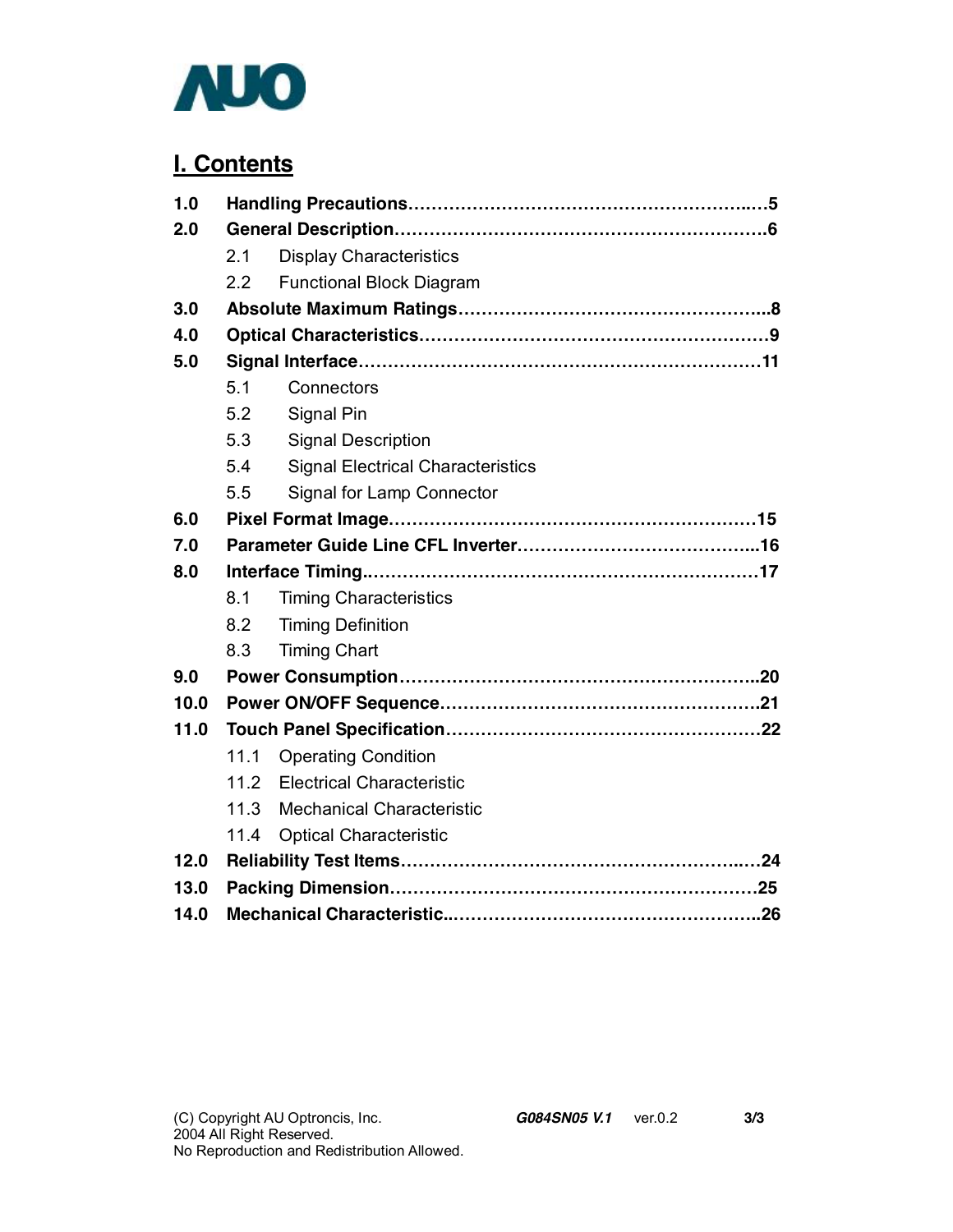

# **II. Record of Revision**

| <b>Version and Date</b> | Page   | <b>Old Description</b>         | <b>New Description</b>                     | <b>Remark</b> |
|-------------------------|--------|--------------------------------|--------------------------------------------|---------------|
| 0.1 2004/07/05          | All    | <b>First Draft</b>             | All                                        |               |
| 0.2 2004/08/12          | 6, 9   | Contrast Ratio 350:1 typ., 250 | Contrast Ratio 500:1 typ., 400             |               |
|                         |        | lmin.                          | lmin.                                      |               |
|                         | 8      | <b>CCFL Current Min. 5mA</b>   | l4mA                                       |               |
|                         | 8      | CCFL Ignition Voltage: 500     | <b>CCFL Ignition Voltage:</b>              |               |
|                         |        | Vrms                           | $ 670(25^{\circ}C), 870 (0^{\circ}C)$ Vrms |               |
|                         | 24, 25 |                                | Updated drawing                            |               |
|                         |        |                                | (cable length)                             |               |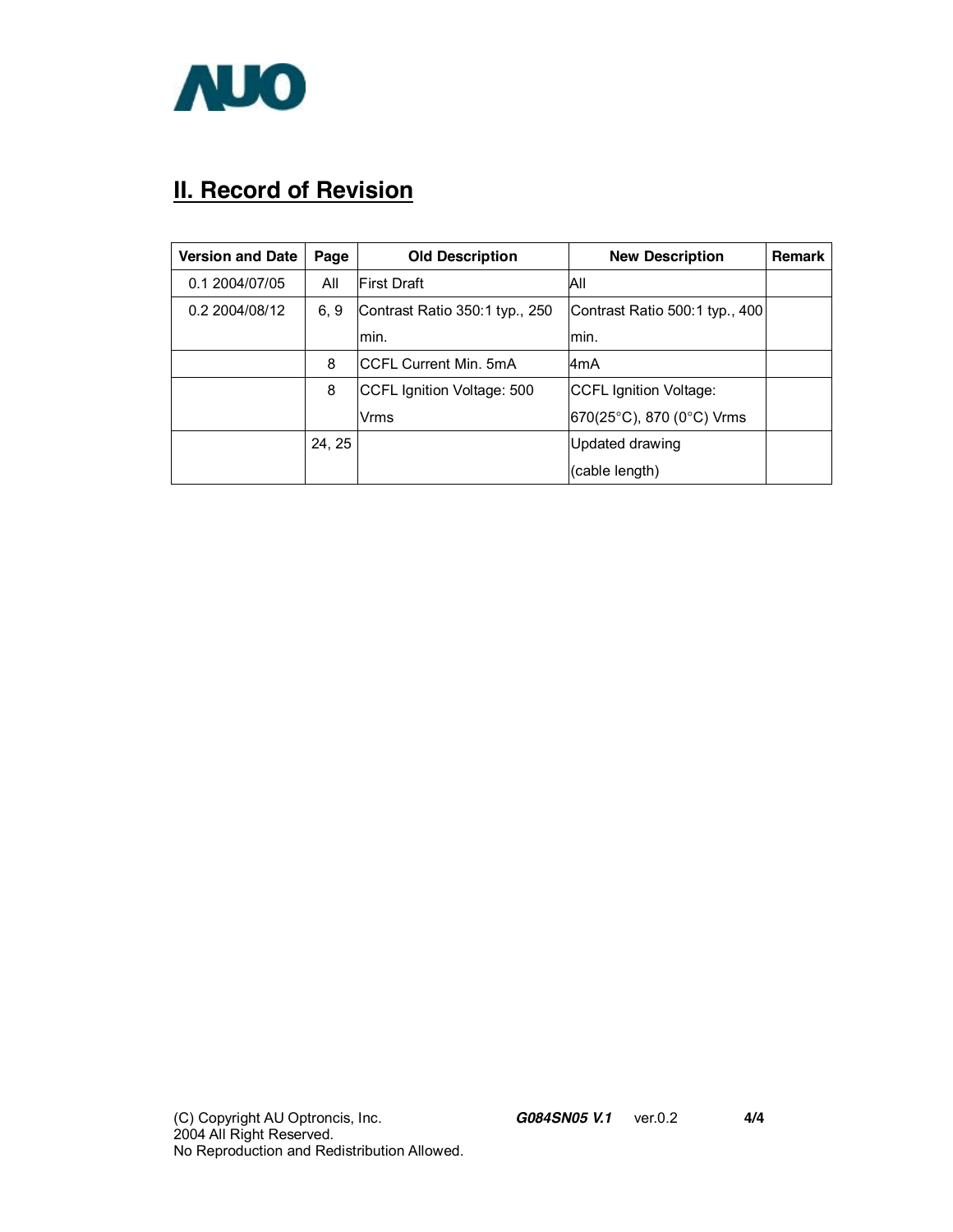

## **1.0 Handing Precautions**

- 1) Since front polarizer is easily damaged, pay attention not to scratch it.
- 2) Be sure to turn off power supply when inserting or disconnection from input connector.
- 3) Wipe off water drop immediately. Long contact with water may cause discoloration or spots.
- 4) When the panel surface is soiled, wipe it with absorbent cotton or other soft cloth.
- 5) Since the panel is made of glass, it may break or crack if dropped or bumped on hard surface.
- 6) Since CMOS LSI is used in this module, take care of static electricity and insure human earth when handling.
- 7) Do not open nor modify the module Assembly.
- 8) Do not press the reflector sheet at the back of the module to any directions.
- 9) In case if a module has to be put back into the packing container slot after once it was taken out from the container, do not press the center of the CCFL Reflector edge. Instead, press at the far ends of the CFL Reflector edge softly. Otherwise the TFT module may be damaged.
- 10) At the insertion or removal of the Signal Interface Connector, be sure not to rotate nor tilt the interface Connector of the TFT module.
- 11) After installation of the TFT module into an enclosure, do not twist nor bend the TFT module even momentary. At designing the enclosure, it should be taken into consideration that no bending/twisting forces are applied to the TFT module from outside. Otherwise the TFT module may be damaged.
- 12) Cold cathode fluorescent lamp in LCD contains a small amount of mercury. Please follow local ordinances or regulations for disposal.
- 13) Small amount of materials having no flammability grade is used in the LCD module should be supplied by power complied with requirements of Limited Power Source, or be applied exemption.
- 14) The LCD module is designed so that the CFL in it is supplied by Limited Current Circuit. Do not connect the CFL in Hazardous Voltage Circuit.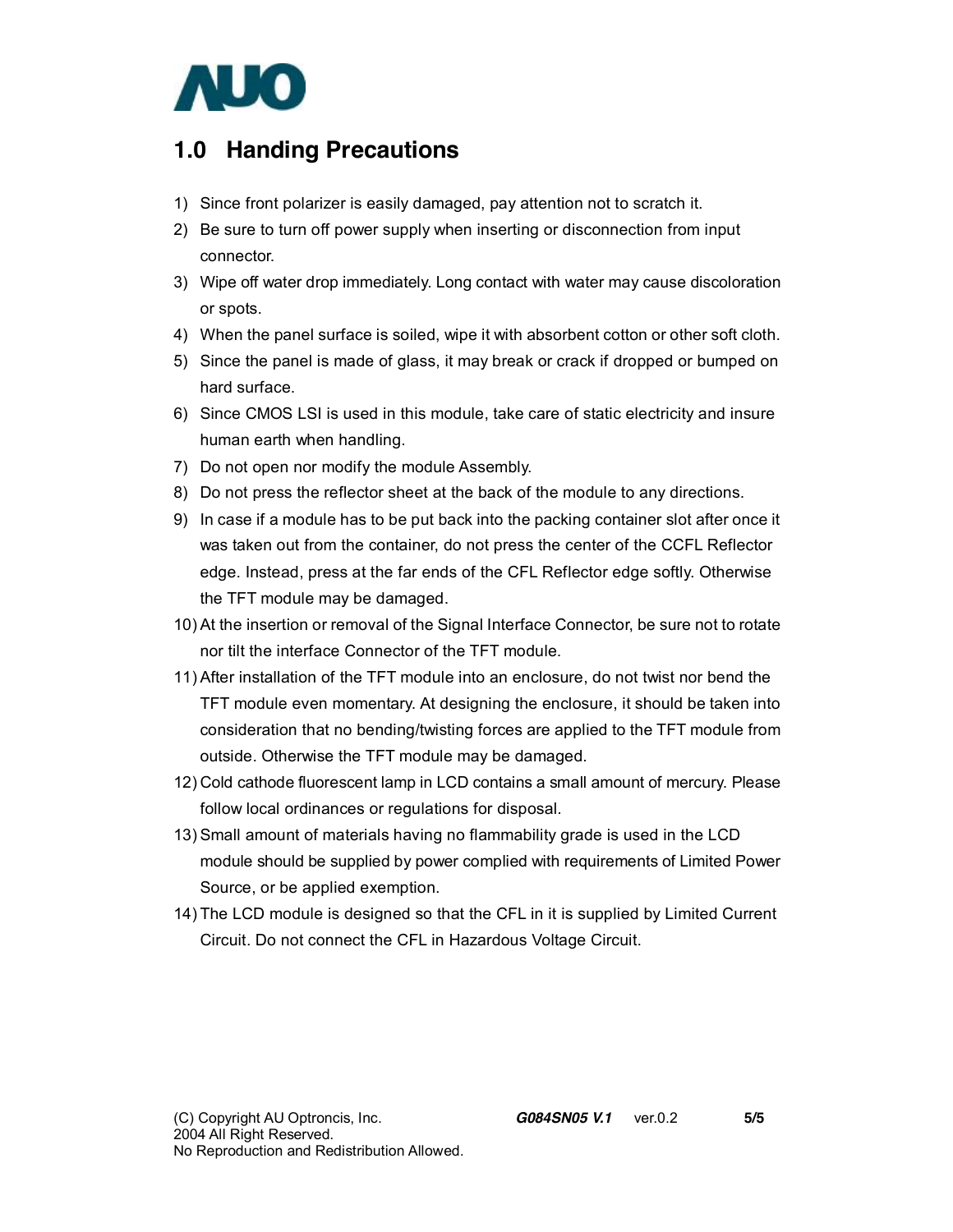

## **2.0 General Description**

This specification applies to the 8.4 inch color TFT LCD module with Touch Panel G084SN05 V.1.

This module is designed for display units for Industrial Applications.

The screen format is intended to support the SVGA (800(H) x 600(V)) screen and

262k colors (RGB 6-bits data driver).

All input signals are LVDS interface compatible.

The module does not contain an inverter card for backlight.

Weight  $\qquad \qquad$  [Grams] 340  $\pm$ 10

Electrical Interface LVDS

### 2.1 Display Characteristics

| The following items are characteristics summary on the table under $z_0 \in \mathcal{C}$ condition $\cdot$ |                  |                            |  |  |
|------------------------------------------------------------------------------------------------------------|------------------|----------------------------|--|--|
| <b>Items</b>                                                                                               | Unit             | <b>Specifications</b>      |  |  |
| Screen Diagonal                                                                                            | [mm]             | 213.4 (8.4")               |  |  |
| Active Area                                                                                                | [mm]             | $170.4(H) \times 127.8(V)$ |  |  |
| Pixel H x V                                                                                                |                  | $800(x3) \times 600$       |  |  |
| <b>Pixel Pitch</b>                                                                                         | [mm]             | $0.213(H) \times 0.213(V)$ |  |  |
| Pixel Arrangement                                                                                          |                  | R.G.B. Vertical Stripe     |  |  |
| Display Mode                                                                                               |                  | Normally White             |  |  |
| Typical White Luminance (ICFL=6 mA)                                                                        | $\text{[cd/m}^2$ | 280 Typ. (center)          |  |  |
| <b>Contrast Ratio</b>                                                                                      |                  | $500:1$ Typ.               |  |  |
| Optical Rise Time/Fall Time                                                                                | [msec]           | 10/25 Typ.                 |  |  |
| Nominal Input Voltage VDD                                                                                  | [Volt]           | $+3.3$ Typ.                |  |  |
| <b>Typical Power Consumption</b>                                                                           | [Watt]           | 5.8 Typ                    |  |  |
| (VDD line + VCFL line)                                                                                     |                  |                            |  |  |

Physical Size  $\vert$  [mm]  $\vert$  203.0(W) x 142.5(H) x 9.8(D)

Support Color Native 262K colors (RGB 6-bit driver)

 $[°C]$  $[C]$ 

0 to +50 -20 to +60

The following items are characteristics summary on the table under 25℃ condition:

Temperature Range

Storage(Shipping)

Operating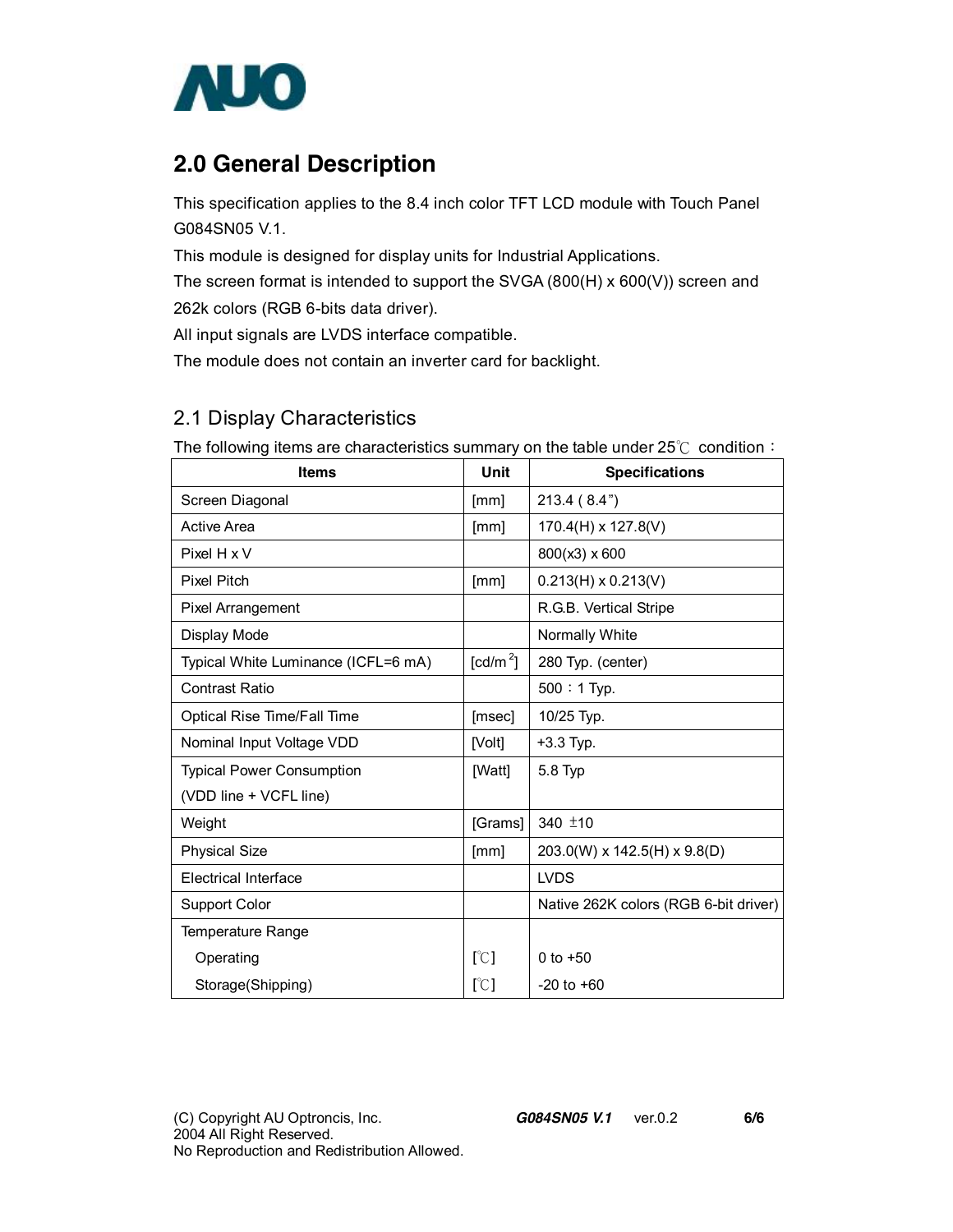

### 2.2 Functional Block Diagram

The following diagram shows the functional block of the 8.4 inches Color TFT LCD Module:

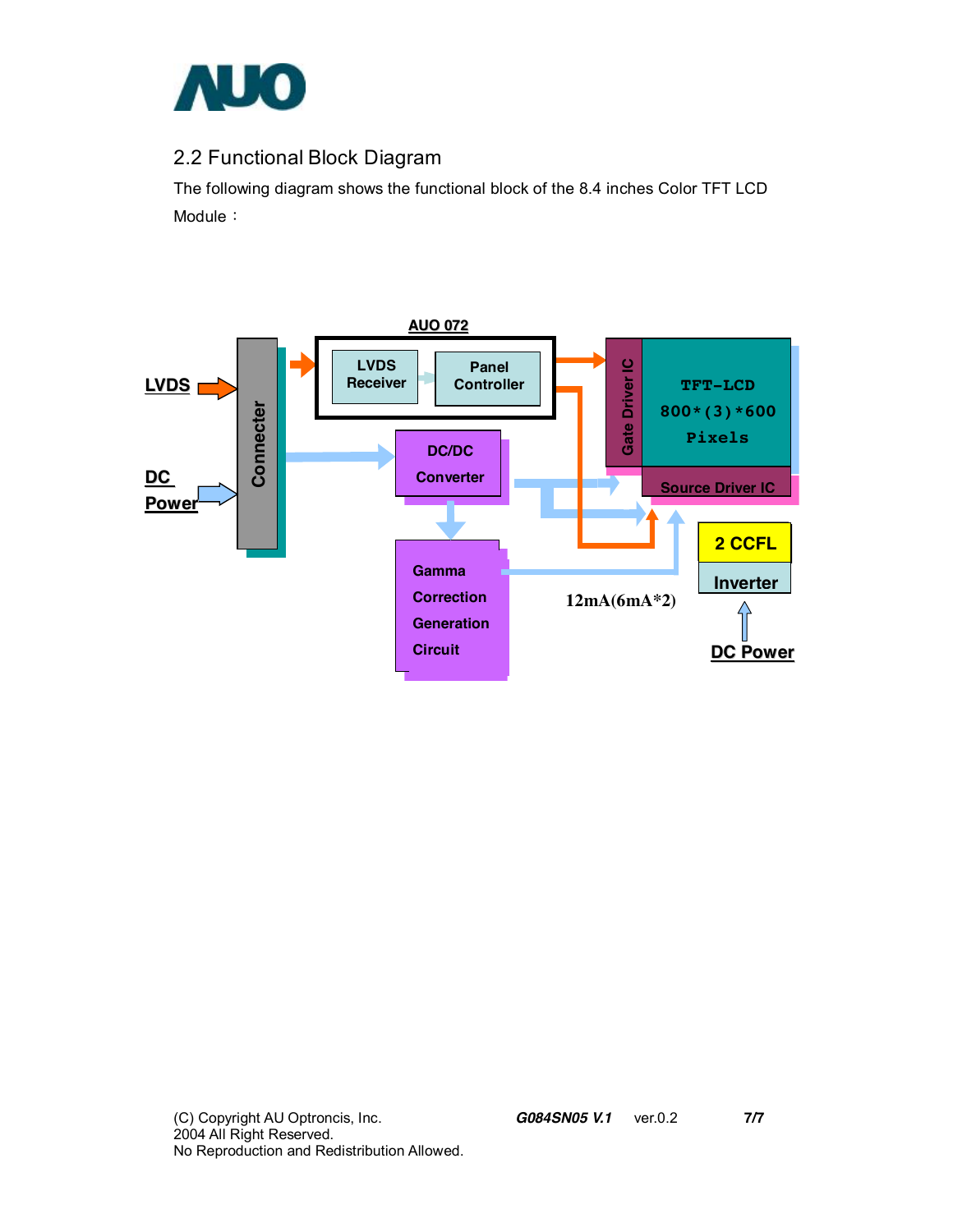

# **3.0 Absolute Maximum Ratings**

| <b>Item</b>                  | <b>Symbol</b> | Min    | Max       | Unit                      | <b>Conditions</b> |
|------------------------------|---------------|--------|-----------|---------------------------|-------------------|
| Logic/LCD Drive Voltage      | VDD           | $-0.3$ | $+6.0$    | [Volt]                    |                   |
| Input Voltage of Signal      | Vin           | $-0.3$ | $VDD+0.3$ | [Volt]                    |                   |
| <b>CCFL Current</b>          | <b>ICFL</b>   | 4      | 7         | $[MA]$ rms                |                   |
| <b>CCFL Ignition Voltage</b> | Vs            |        | 670       | Vrms                      | $25^{\circ}$ C    |
|                              |               |        | 870       |                           | $0^{\circ}$ C     |
| Operating Temperature        | <b>TOP</b>    | 0      | $+50$     | [°C]                      | Note1             |
| <b>Operating Humidity</b>    | <b>HOP</b>    | 8      | 95        | [%RH]                     | Note <sub>1</sub> |
| Storage Temperature          | <b>TST</b>    | $-20$  | $+60$     | $\lceil \text{°C} \rceil$ | Note <sub>1</sub> |
| Storage Humidity             | <b>HST</b>    | 5      | 95        | [%RH]                     | Note1             |

Absolute maximum ratings of the module is as follows:

**Note1**: Maximum Wet-Bulb should be 39℃ and no condensation.

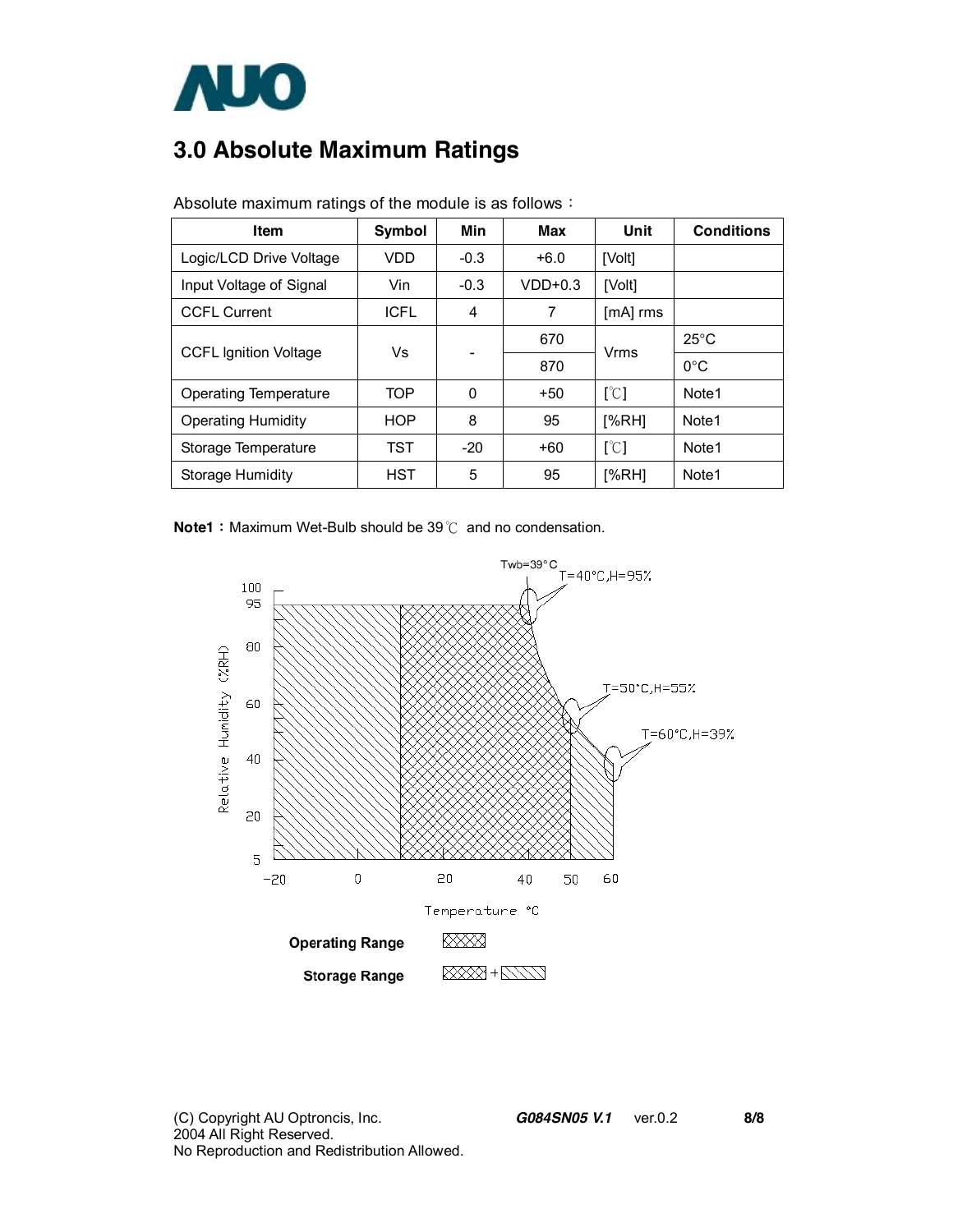

# **4.0 Optical Characteristics**

The optical characteristics are measured under stable conditions as follows under 25℃ condition:

| <b>Item</b>             | Unit                 | <b>Conditions</b>     | Min. | Typ. | Max. |
|-------------------------|----------------------|-----------------------|------|------|------|
| <b>Viewing Angle</b>    | [degree]             | Horizontal (Right)    |      | 60   |      |
|                         | [degree]             | $K = 10$<br>(Left)    |      | 60   |      |
| K: Contrast ratio       | [degree]             | (Upper)<br>Vertical   |      | 60   |      |
|                         | [degree]             | $K = 10$<br>(Lower)   |      | 40   |      |
| <b>White Uniformity</b> |                      | 9 Points              |      |      | 1.6  |
| Contrast ratio          |                      | $\theta = 0^{\circ}$  | 400  | 500  |      |
| Response Time           | [msec]               | Rising                |      | 10   | 20   |
| (Room Temp)             | [msec]               | Falling               |      | 25   | 30   |
| Color                   |                      | Red<br>X              | 0.54 | 0.57 | 0.6  |
| Chromaticity            |                      | Red<br>y              | 0.29 | 0.32 | 0.35 |
| Coordinates(CIE)        |                      | Green<br>$\mathsf{x}$ | 0.27 | 0.3  | 0.33 |
|                         |                      | Green<br>y            | 0.52 | 0.55 | 0.58 |
|                         |                      | <b>Blue</b><br>X      | 0.12 | 0.15 | 0.18 |
|                         |                      | Blue<br>v             | 0.1  | 0.13 | 0.16 |
|                         |                      | White<br>X            | 0.28 | 0.31 | 0.34 |
|                         |                      | White<br>y            | 0.3  | 0.33 | 0.36 |
| White Luminance         | [cd/m <sup>2</sup> ] | $\theta = 0^{\circ}$  | 230  | 280  |      |
| (ICFL 6mA)              |                      |                       |      |      |      |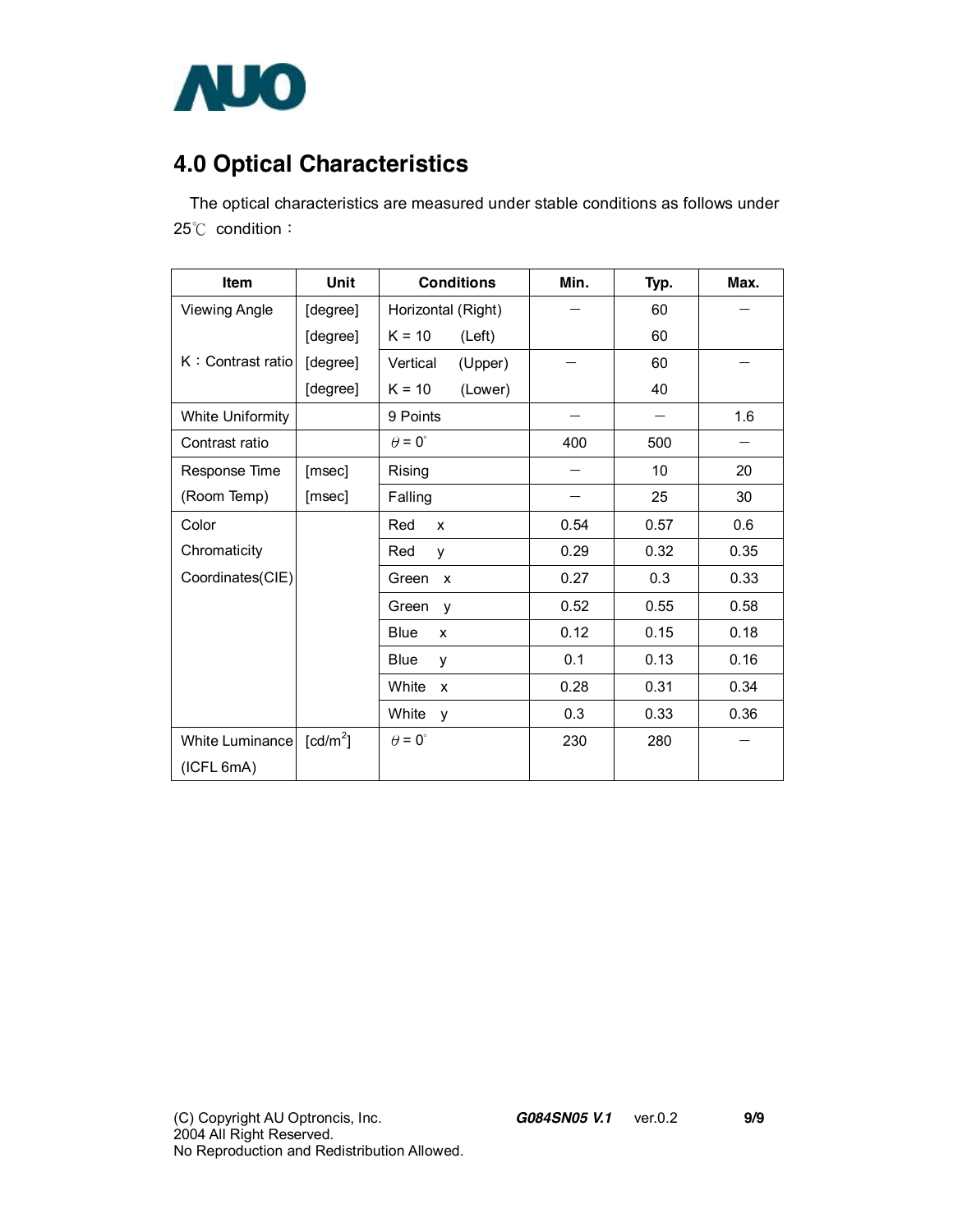

### **Note 1: Definition of white uniformity:**

White uniformity is calculated with the following formula. Luminance are measured at the following nine points (1~9).

 $\delta$ <sub>W</sub> = Maximum Brightness of nine points Minimum Brightness of nine points

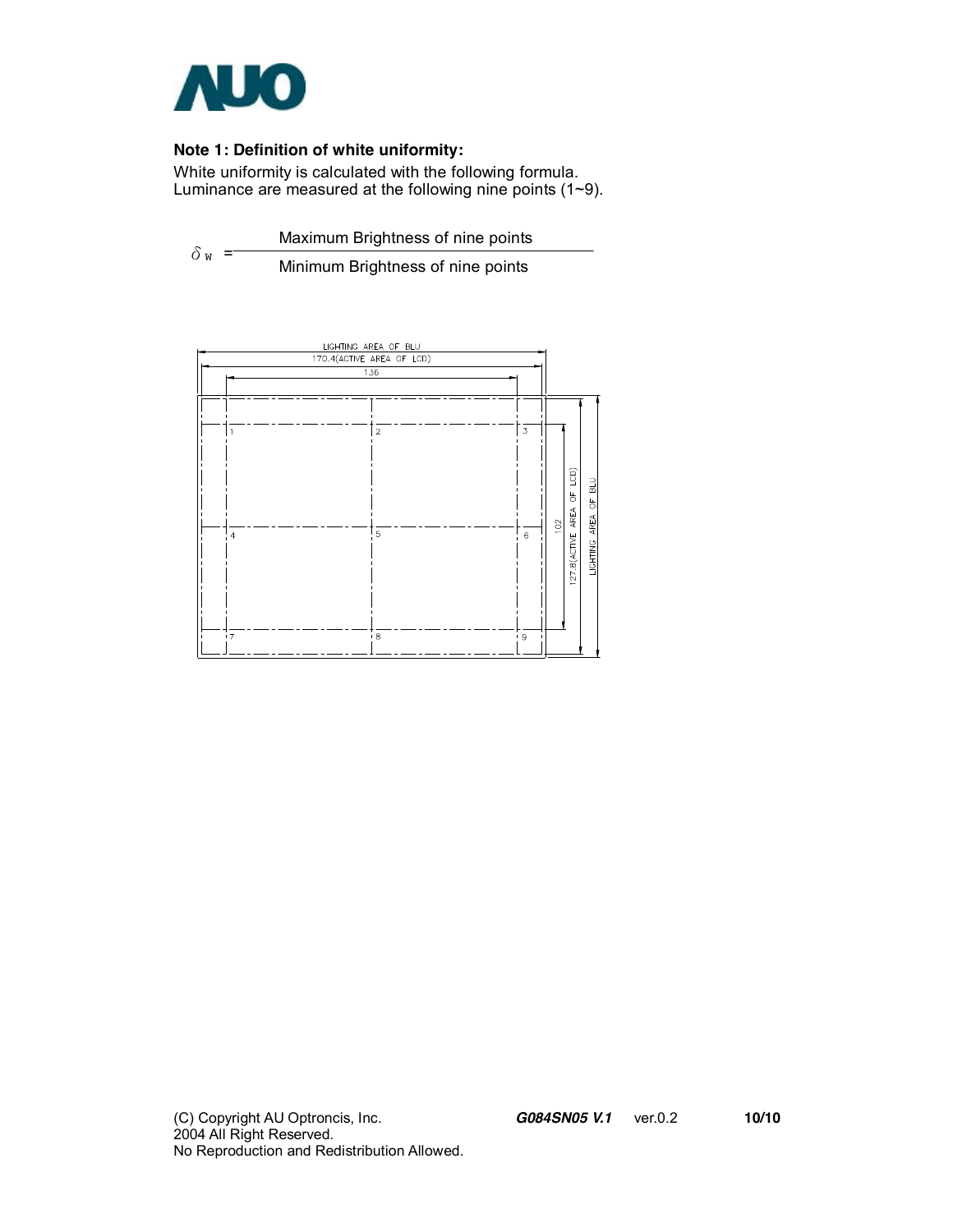

## 5.0 Signal Interface

### 5.1 Connectors

Physical interface is described as for the connector on module.

These connectors are capable of accommodating the following signals and will be following components.

| <b>Connector Name / Designation</b> | <b>For Signal Connector</b>     |
|-------------------------------------|---------------------------------|
| Manufacturer                        | <b>HIROSE</b>                   |
| Type / Part Number                  | HRS DF 19K-20P-1H or compatible |
| Mating Connector / Part Number      | HRS DF19G-20S-1C (WIRE TYPE)    |
| Mating Connector / Part Number      | HRS DF19-20S-1F (FPC TYPE)      |

| <b>Connector Name / Designation</b> | <b>For Lamp Connector</b>    |
|-------------------------------------|------------------------------|
| Manufacturer                        | JST                          |
| Type / Part Number                  | JST BHR-03VS-1 or compatible |
| Mating Connector / Part Number      | JST SM03(4.0)B-BHS-1-TB      |

### 5.2 Signal Pin

| Pin No.          | <b>Signal Name</b>  | Pin No.           | <b>Signal Name</b>  |
|------------------|---------------------|-------------------|---------------------|
| 1                | <b>VDD</b>          | $\overline{2}$    | <b>VDD</b>          |
| 3                | <b>GND</b>          | $\overline{4}$    | <b>GND</b>          |
| 5                | RxIN <sub>0</sub> - | 6                 | RxIN <sub>0</sub> + |
| 7                | <b>GND</b>          | 8                 | RxIN <sub>1</sub> - |
| 9                | $RxIN1+$            | 10                | <b>GND</b>          |
| 11               | RxIN2-              | $12 \overline{ }$ | $RxIN2+$            |
| 13               | <b>GND</b>          | 14                | CKIN-               |
| 15 <sub>15</sub> | CKIN+               | 16                | <b>GND</b>          |
| 17               | <b>NC</b>           | 18                | <b>NC</b>           |
| 19               | <b>GND</b>          | 20                | <b>GND</b>          |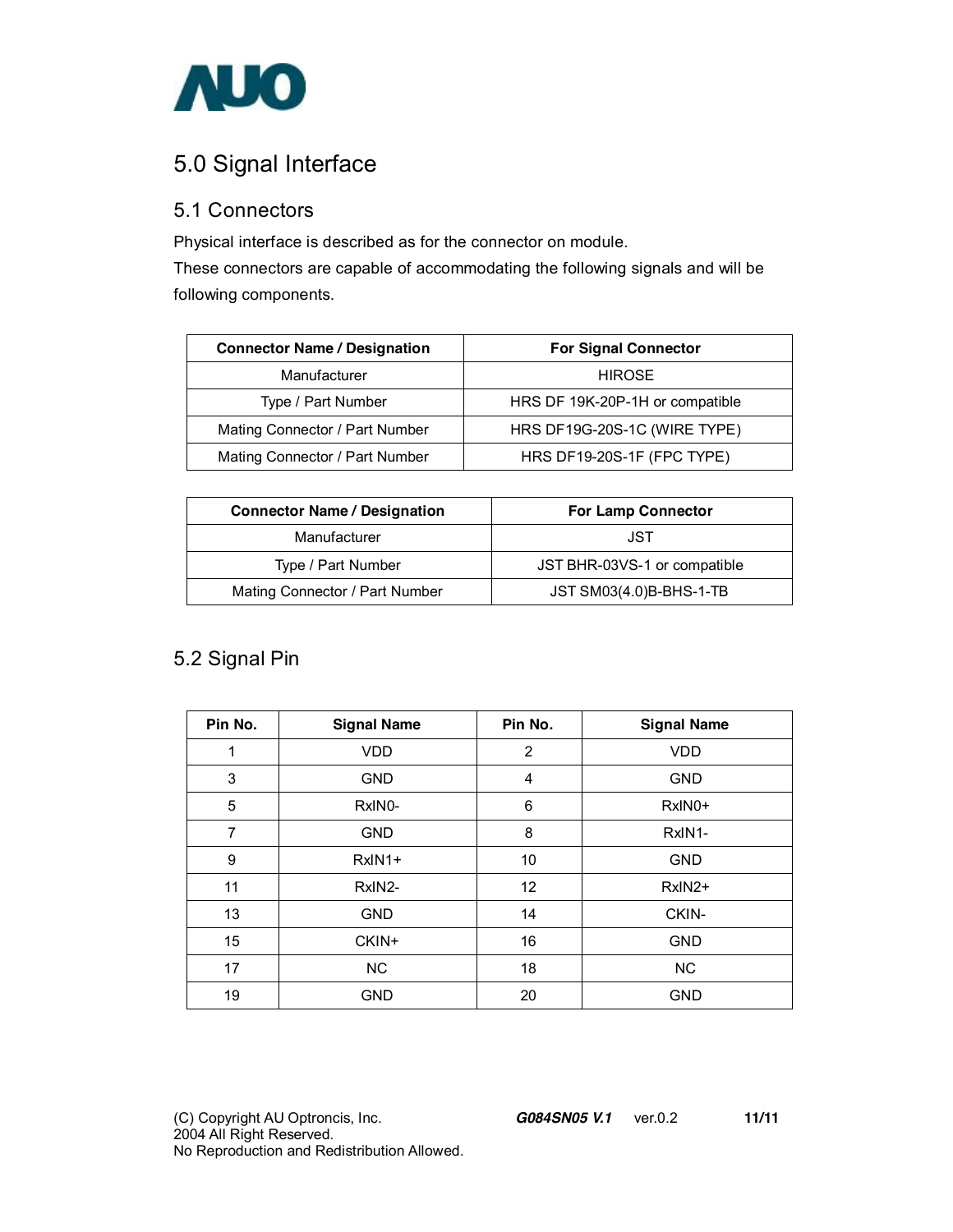

### 5.3 Signal Description

The module using a LVDS receiver. LVDS is a differential signal technology for LCD interface and high speed data transfer device. Transmitter shall be SN75LVDS84 (negative edge sampling) or compatible.

| <b>Signal Name</b> | <b>Description</b>                                           |
|--------------------|--------------------------------------------------------------|
| RxINO-, RxINO+     | LVDS differential data input (Red0-Red5, Green0)             |
| RxIN1-, RxIN1+     | LVDS differential data input (Green1-Green5, Blue0-Blue1)    |
| RxIN2-, RxIN2+     | LVDS differential data input (Blue2-Blue5, Hsync, Vsync, DE) |
| CKIN-, CKIN+       | LVDS differential clock input                                |
| <b>VDD</b>         | +3.3V Power Supply                                           |
| <b>GND</b>         | Ground                                                       |
| NC.                | No Connection                                                |

**Note**: Input signals shall be low or Hi-Z state when VDD is off.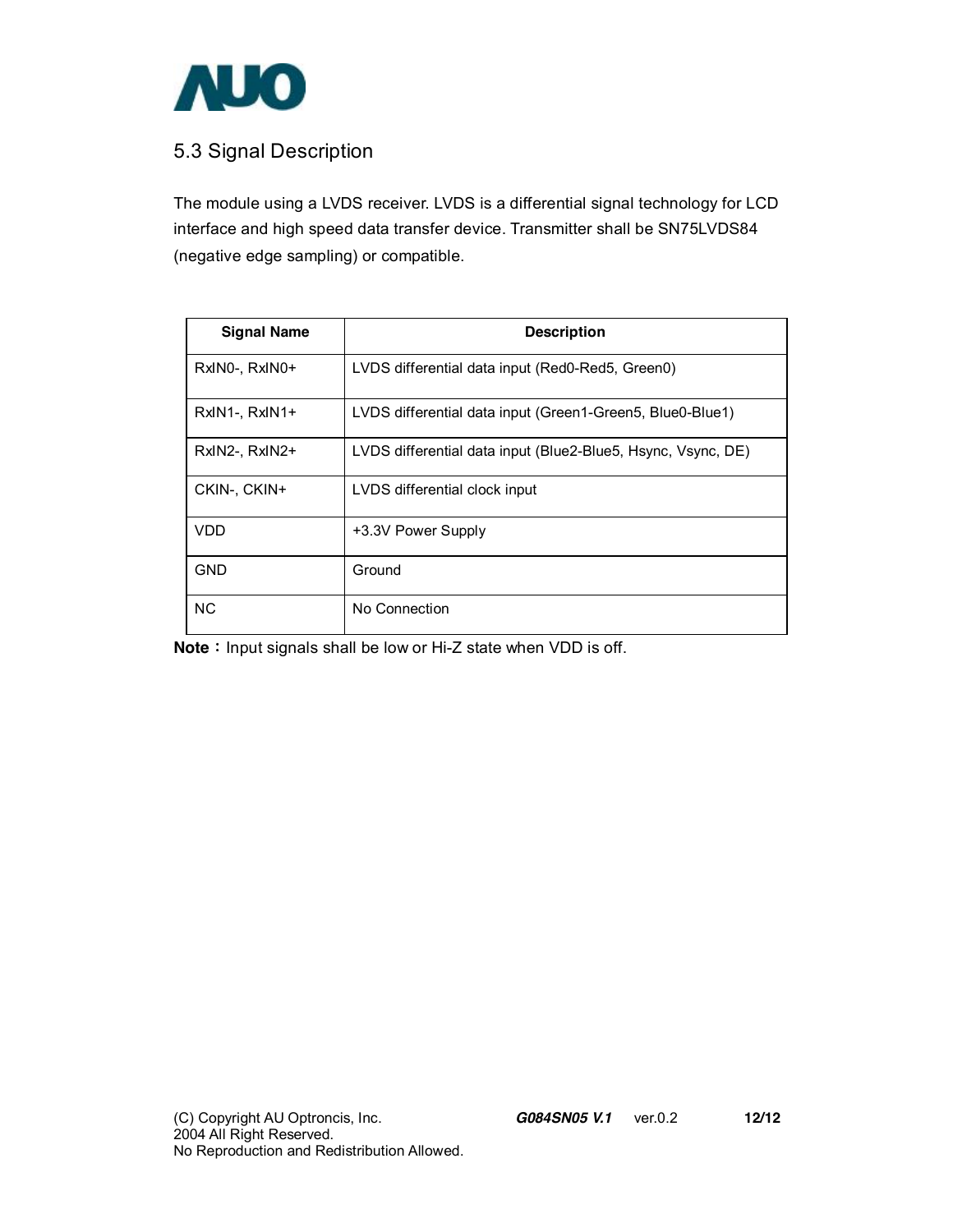

| <b>Signal Name</b> | <b>Description</b>     |                                                        |
|--------------------|------------------------|--------------------------------------------------------|
| +RED5              | Red Data 5 (MSB)       | Red-pixel Data                                         |
| +RED4              | Red Data 4             | Each red pixel's brightness data consists of these     |
| +RED3              | Red Data 3             | 6 bits pixel data.                                     |
| +RED2              | Red Data 2             |                                                        |
| +RED1              | Red Data 1             |                                                        |
| +RED0              | Red Data 0 (LSB)       |                                                        |
|                    | Red-pixel Data         |                                                        |
| +GREEN5            | Green Data 5 (MSB)     | Green-pixel Data                                       |
| +GREEN4            | Green Data 4           | Each green pixel's brightness data consists of these   |
| +GREEN3            | Green Data 3           | 6 bits pixel data.                                     |
| +GREEN2            | Green Data 2           |                                                        |
| +GREEN1            | Green Data 1           |                                                        |
| +GREEN0            | Green Data 0 (LSB)     |                                                        |
|                    | Green-pixel Data       |                                                        |
| +BLUE5             | Blue Data 5 (MSB)      | <b>Blue-pixel Data</b>                                 |
| +BLUE4             | Blue Data 4            | Each blue pixel's brightness data consists of these    |
| +BLUE3             | Blue Data 3            | 6 bits pixel data.                                     |
| +BLUE2             | Blue Data 2            |                                                        |
| +BLUE1             | Blue Data 1            |                                                        |
| +BLUE0             | Blue Data 0 (LSB)      |                                                        |
|                    | <b>Blue-pixel Data</b> |                                                        |
| <b>CLK</b>         | Data Clock             | The typical frequency is 40MHz. The signal is          |
|                    |                        | used to strobe the pixel data and DE signals.          |
|                    |                        | All pixel data shall be valid at the falling edge when |
|                    |                        | the DE signal is high.                                 |
| DE                 | Display Timing         | This signal is strobed at the falling edge of CLK.     |
|                    |                        | When the signal is high, the pixel data shall be valid |
|                    |                        | to be displayed.                                       |
| <b>VSYNC</b>       | Vertical Sync          | The signal is synchronized to CLK.                     |
| <b>HSYNC</b>       | Horizontal Sync        | The signal is synchronized to CLK.                     |

**Note**: Output signals from any system shall be low or Hi-Z state when VDD is off.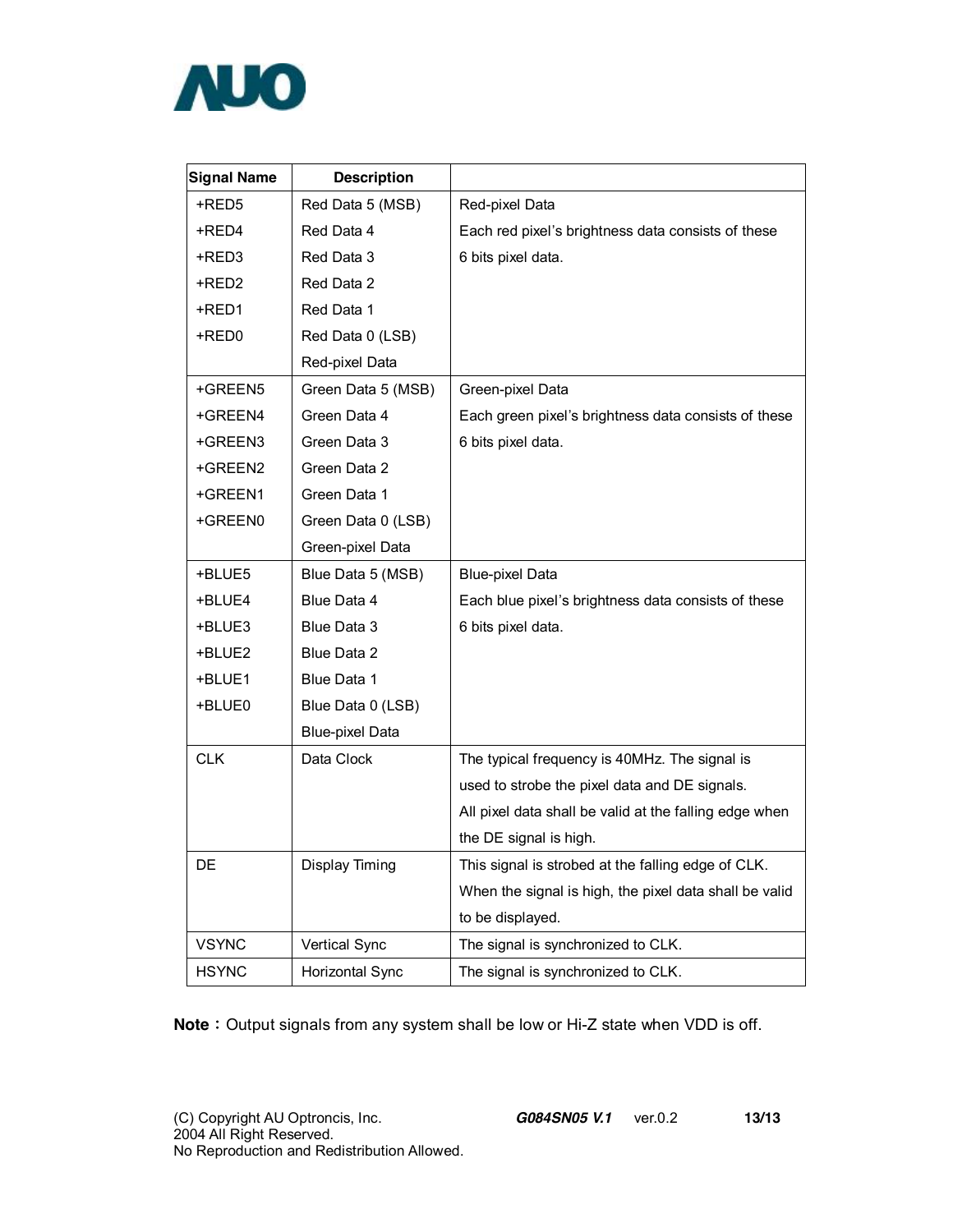

### 5.4 Signal Electrical Characteristics

Input signals shall be low or Hi-Z state when VDD is off. It is recommended to refer the specifications of SN75LVDS86(Texas Instruments) in detail.

| Item                             | Symbol      | Min.      | Typ. | Max.                              | Unit |
|----------------------------------|-------------|-----------|------|-----------------------------------|------|
| The differential level           | VID.        | 0.1       |      | 0.6                               | v    |
| The common mode input<br>voltage | VIC         | VID.<br>2 |      | VID.<br>$2.4 -$<br>$\mathfrak{D}$ | V    |
| The input setup time             | tsu         | 0.5       |      | $\overline{\phantom{a}}$          | ns   |
| The input hold time              | thd         | 0.5       |      | -                                 | ns   |
| High-level input voltage         | <b>VIAP</b> | 2.0       |      |                                   | V    |
| Low-level input voltage          | <b>VIAM</b> |           |      | 0.8                               | v    |
| Clock frequency                  | <b>CLK</b>  | 31        |      | 68                                | MHz  |

Signal electrical characteristics are as follows:





(C) Copyright AU Optroncis, Inc.*G084SN05 V.1*ver.0.2 **14/14**  2004 All Right Reserved. No Reproduction and Redistribution Allowed.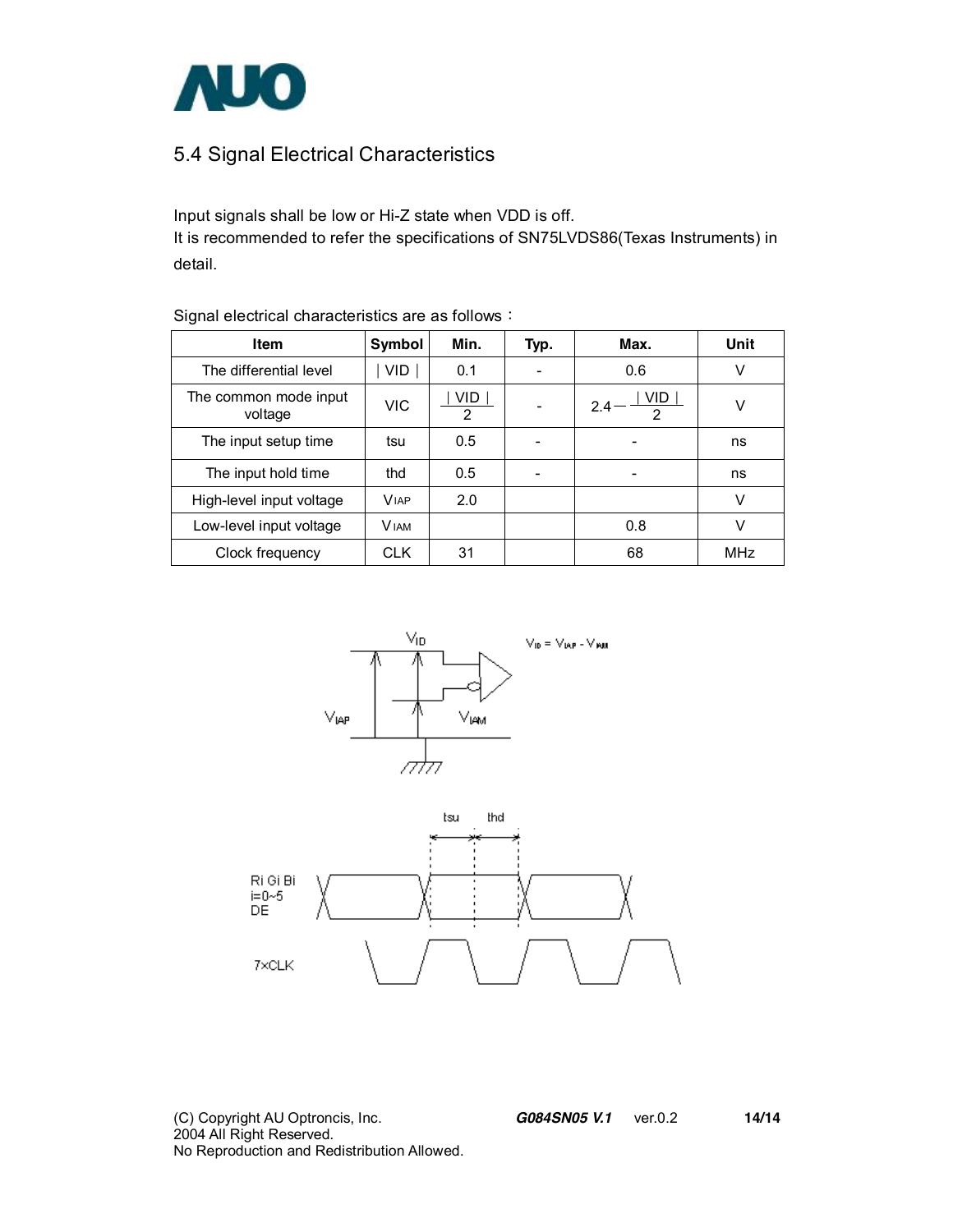

### 5.5 Signal for Lamp connector

### **Note:** CN2 connector (backlight): JST BHR-03VS-1

### Mating connector: JST SM03 (4.0) B-BHS-1-TB

| Pin no. | Symbol | <b>Function</b>          | <b>Remark</b>      |
|---------|--------|--------------------------|--------------------|
|         | н      | CCFL power supply (H.V.) | Cable color: Pink  |
|         | NC.    | No connector             |                    |
| 3       |        | CCFL power supply (GND)  | Cable color: White |

## **6.0 Pixel Format Image**

Following figure shows the relationship of the input signals and LCD pixel format:

|            |   | $\mathbf{1}$                     |              |              | $\overline{2}$                   |   |  |  |                                  |  |  |              | 799            |   | 800          |                     |   |
|------------|---|----------------------------------|--------------|--------------|----------------------------------|---|--|--|----------------------------------|--|--|--------------|----------------|---|--------------|---------------------|---|
| 1st Line   | R |                                  | G   B        | $\mathsf{R}$ | G                                | B |  |  |                                  |  |  | R            | G              |   | B R          | G                   | B |
|            |   | $\blacksquare$<br>$\blacksquare$ |              |              | $\blacksquare$<br>$\blacksquare$ |   |  |  | $\blacksquare$<br>$\bullet$      |  |  |              | $\bullet$      |   |              | $\blacksquare$      |   |
|            |   | $\blacksquare$<br>$\blacksquare$ |              |              | $\blacksquare$<br>$\blacksquare$ |   |  |  |                                  |  |  |              |                |   |              | n<br>$\blacksquare$ |   |
|            |   | $\blacksquare$<br>$\blacksquare$ |              |              | $\blacksquare$<br>$\blacksquare$ |   |  |  | $\blacksquare$<br>$\blacksquare$ |  |  |              | $\blacksquare$ |   |              | $\blacksquare$      |   |
|            |   | $\blacksquare$                   |              |              | $\blacksquare$                   |   |  |  |                                  |  |  |              |                |   |              | $\blacksquare$      |   |
|            |   | $\blacksquare$<br>$\blacksquare$ |              |              | $\blacksquare$<br>$\blacksquare$ |   |  |  | $\bullet$<br>$\blacksquare$      |  |  |              |                |   |              | n                   |   |
|            |   | $\blacksquare$<br>$\blacksquare$ |              |              | $\blacksquare$<br>$\blacksquare$ |   |  |  | $\blacksquare$<br>$\blacksquare$ |  |  |              |                |   |              | $\blacksquare$      |   |
|            |   | $\blacksquare$                   |              |              | $\blacksquare$                   |   |  |  | $\blacksquare$                   |  |  |              |                |   |              |                     |   |
| 600th Line | R | $\vert G \vert$                  | $\mathsf{B}$ | $\mathsf{R}$ | G                                | B |  |  |                                  |  |  | $\mathsf{R}$ | G              | B | $\mathsf{R}$ | G                   | B |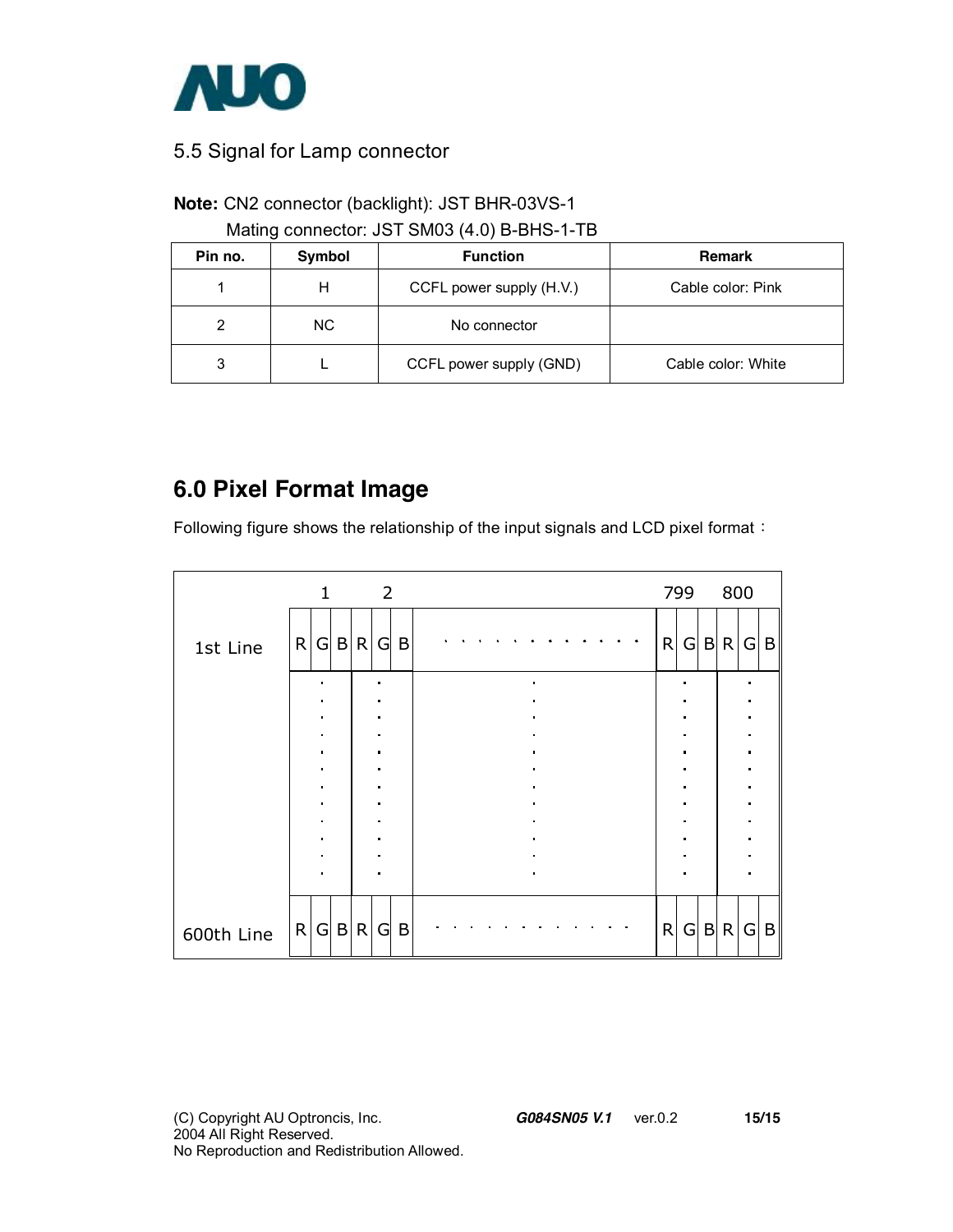

### **7.0 Parameter guide line for CFL inverter**

| <b>Parameter</b>                | Min   | <b>Typ</b> | Max  | <b>Units</b>      | Condition         |
|---------------------------------|-------|------------|------|-------------------|-------------------|
| White Luminance                 | 230   | 280        |      | Cd/m <sup>2</sup> | At 6mA ICFL       |
| CCFL current (ICFL)             | 4     | 6          | 7    | mArms             | Note1             |
| <b>CCFL Frequency (FCFL)</b>    | 40    | 55         | 80   | <b>KHz</b>        | Note4             |
| CCFL Ignition Voltage (Vs)      |       |            | 670  | <b>Vrms</b>       | Note <sub>1</sub> |
|                                 | -     |            | 870  |                   | Note <sub>3</sub> |
| <b>CCFL Voltage (Reference)</b> | 363.6 | 400        | 440  | Vrms              | Note1             |
| (VCFL)                          |       |            |      |                   |                   |
| <b>CCFL Power consumption</b>   | 2.18  | 2.4        | 2.64 | W                 | Note <sub>2</sub> |
| (PCFL)                          |       |            |      |                   |                   |
| Lamp Life Time                  |       | 50,000     |      | Hr                | Note1, 5          |

#### **Note1**: T=25℃

**Note2**: Inverter should be designed with the characteristic of lamp. When you are designing the inverter, the output voltage of the inverter should comply with the following conditions.

(1) The area under the positive and negative cycles of the waveform of the lamp current and lamp voltage should be area symmetric (the symmetric ratio should be larger than 90%).

(2) There should not be any spikes in the waveform.

(3) The waveform should be sine wave as possible.

(4) Lamp current should not exceed the maximum value within the operating temperature (It is prohibited to over the maximum lamp current even if operated in the non-guaranteed temperature). When lamp current is over the maximum value for a long time, it may cause fire. Therefore, it is recommend that the inverter should have the current limit circuit.

**Note3**: The inverter open voltage should be designed larger than the lamp starting voltage at  $T = 0^{\circ}$ C, otherwise backlight may be blinking for a moment after turning on or not be able to turn on. The open voltage should be measured after ballast capacitor. If an inverter has shutdown function it should keep its open voltage for longer than 1 second even if lamp connector is open.

**Note4**: Lamp frequency may produce interference with horizontal synchronous frequency and this may cause line flow on the display. Therefore lamp frequency shall be detached from the horizontal synchronous frequency and its harmonics as far as possible in order to avoid interference.

**Note5**: Brightness (ICFL=6mA) to be decreased to the 50% of the initial value.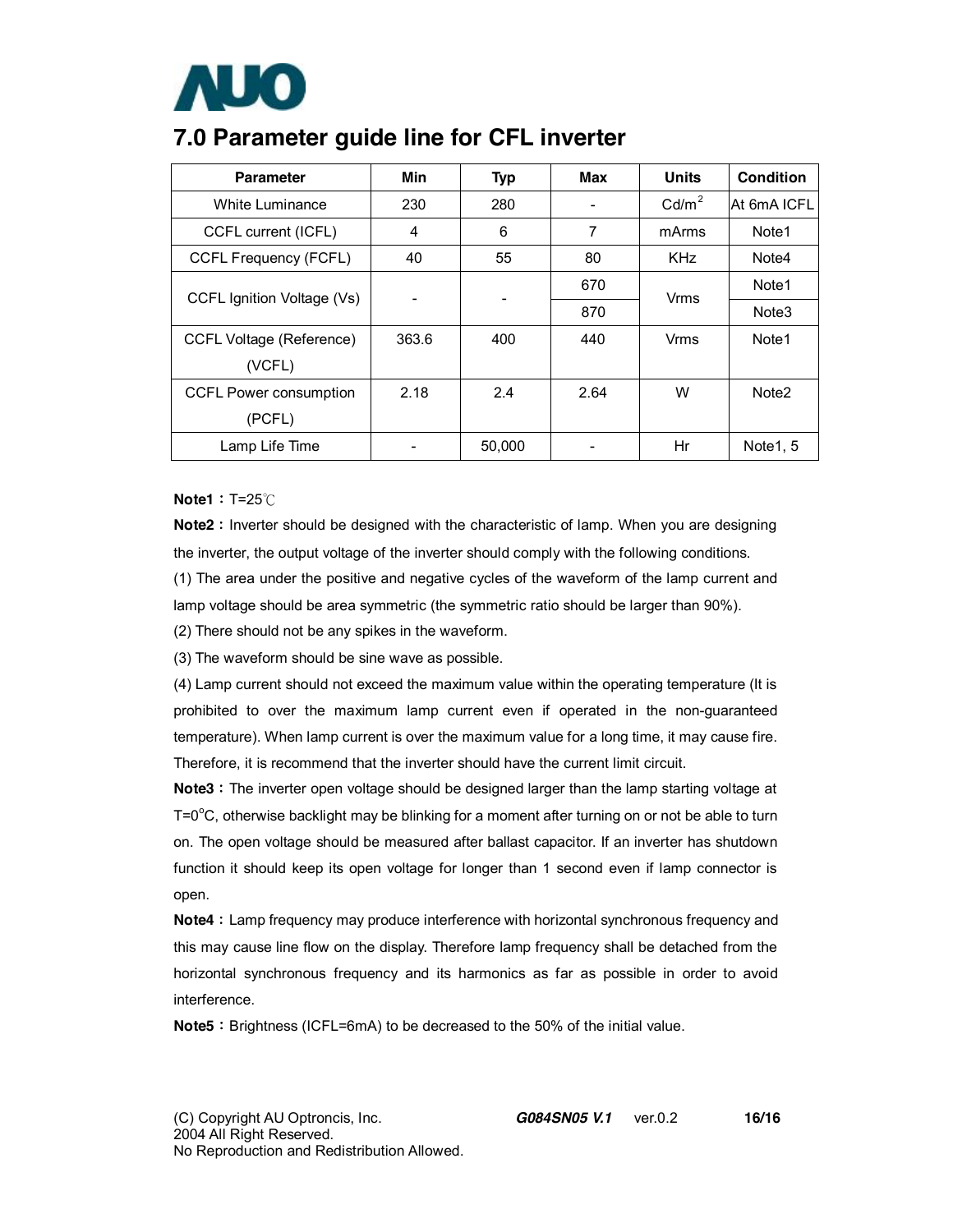

Basically, interface timing should match the VESA 800x600 /60Hz(VG901101) manufacturing guide line timing.

### 8.1 Timing Characteristics

#### (a) DE mode

| Item                | <b>Symbol</b> | Min. | Typ. | Max. | Unit       | Remark |
|---------------------|---------------|------|------|------|------------|--------|
| Clock frequency     | Fck           | 38   | 40   | 48   | <b>MHz</b> |        |
| Horizontal blanking | Thb1          | 50   | 256  | 500  | Clk        |        |
| Vertical blanking   | Tvb1          | 10   | 28   | 150  | Th         |        |

#### (b) HV mode

| <b>Item</b>             | Symbol | Min.           | Typ. | Max. | Unit       | <b>Remark</b> |
|-------------------------|--------|----------------|------|------|------------|---------------|
| Clock frequency         | Fck    | 38             | 40   | 48   | <b>MHz</b> |               |
| Hsync period            | Th     | 850            | 1056 | 1300 | <b>Clk</b> |               |
| Hsync pulse width       | Thw    | 10             | 128  |      | <b>Clk</b> |               |
| Hsync front porch       | Thf    | 15             | 40   |      | Clk        |               |
| Hsync back porch        | Thb    | 10             | 88   |      | Clk        |               |
| Hsync blanking          | Thb1   | 50             | 256  | 500  | <b>CIK</b> |               |
| Vsync period            | Tv     | 610            | 628  | 750  | Th         |               |
| Vsync pulse width       | Tvw    | 1              | 4    |      | Th         |               |
| Vsync front porch       | Tvf    | $\mathbf{0}$   | 1    |      | Th         |               |
| Vsync blanking          | Tvb1   | 10             | 28   | 150  | Th         |               |
| Hsync/Vsync phase shift | Typd   | $\overline{2}$ | 320  |      | <b>Clk</b> |               |

| Item                     | Symbol | Value | Unit | <b>Description</b>                                                                              |
|--------------------------|--------|-------|------|-------------------------------------------------------------------------------------------------|
| Horizontal display start | The    | 218   | Clk  | After falling edge of Hsync, counting 218clk,<br>then getting valid data from 219th clk's data. |
| Vertical display start   | Tve    | 25    | Th   | After falling edge of Vsync, counting 25th,<br>then getting 26th Th's data.                     |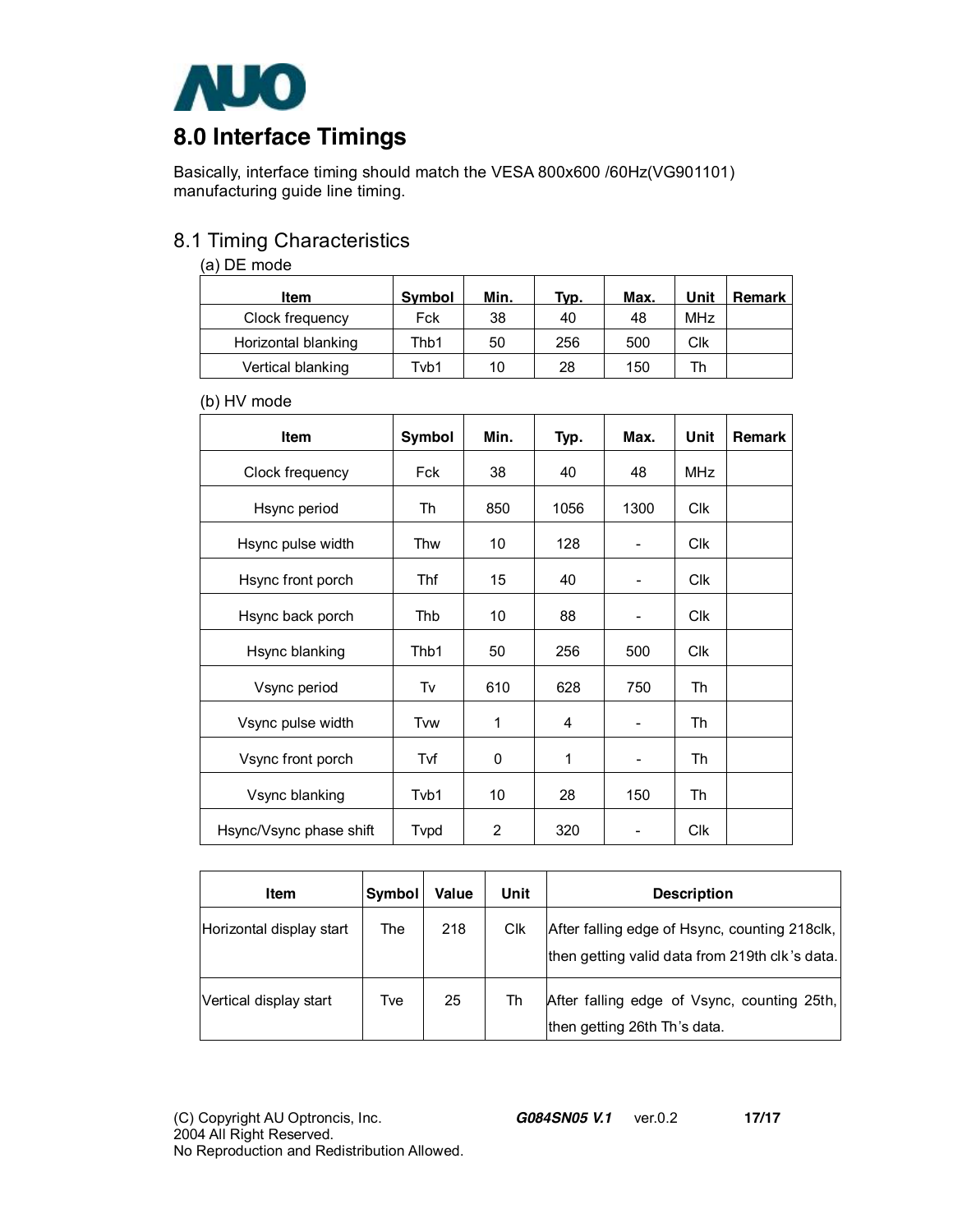

### 8.2 Timing Definition

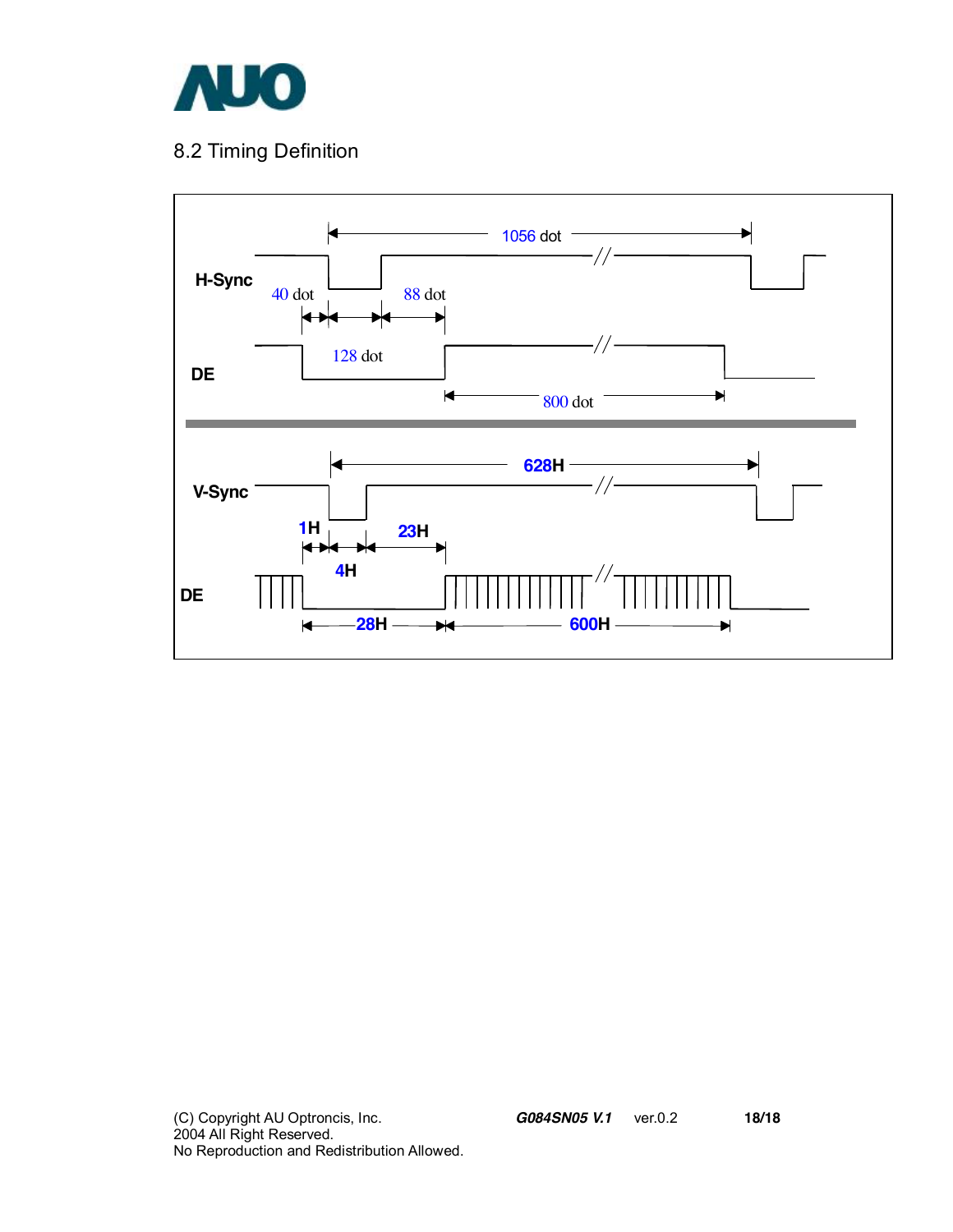



(C) Copyright AU Optroncis, Inc.*G084SN05 V.1*ver.0.2 **19/19**  2004 All Right Reserved. No Reproduction and Redistribution Allowed.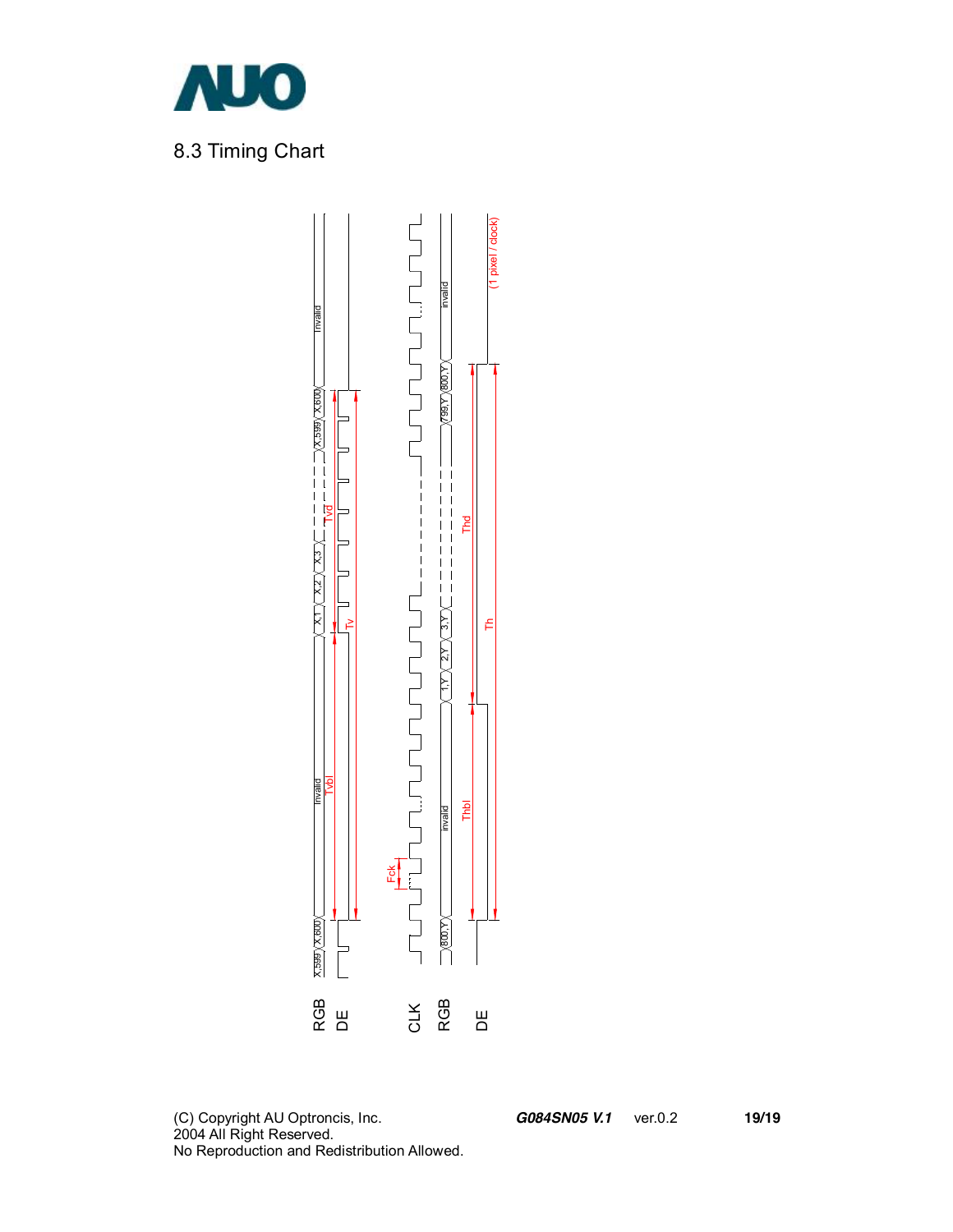

# **9.0 Power Consumption**

| Input power specifications are as follows: |  |
|--------------------------------------------|--|
|--------------------------------------------|--|

| Symbol         | <b>Parameter</b>       | Min | <b>Typ</b> | Max | <b>Units</b> | <b>Condition</b> |
|----------------|------------------------|-----|------------|-----|--------------|------------------|
| <b>VDD</b>     | Logic/LCD Drive        | 3.0 | 3.3        | 3.6 | $\vee$       |                  |
|                | Voltage                |     |            |     |              |                  |
| <b>PDD</b>     | <b>VDD Power</b>       |     | 0.76       |     | W            |                  |
| PDD Max        | <b>VDD Power max</b>   |     | 0.86       |     | W            |                  |
| <b>IDD</b>     | <b>IDD Current</b>     |     | 230        |     | mArms        | Note 1           |
| <b>IDD Max</b> | <b>IDD Current max</b> |     | 260        | 310 | mArms        | Note 2           |
| $V_{RP}$       | Power Ripple Voltage   |     | 100        |     | mVp-p        |                  |
| I RUSH         | Inrush Current         |     | 1500       |     | mApeak       |                  |

**Note 1:** Effective value (mArms) at V<sub>cc</sub> = 3.3 V/25℃.



**Note 2:** 

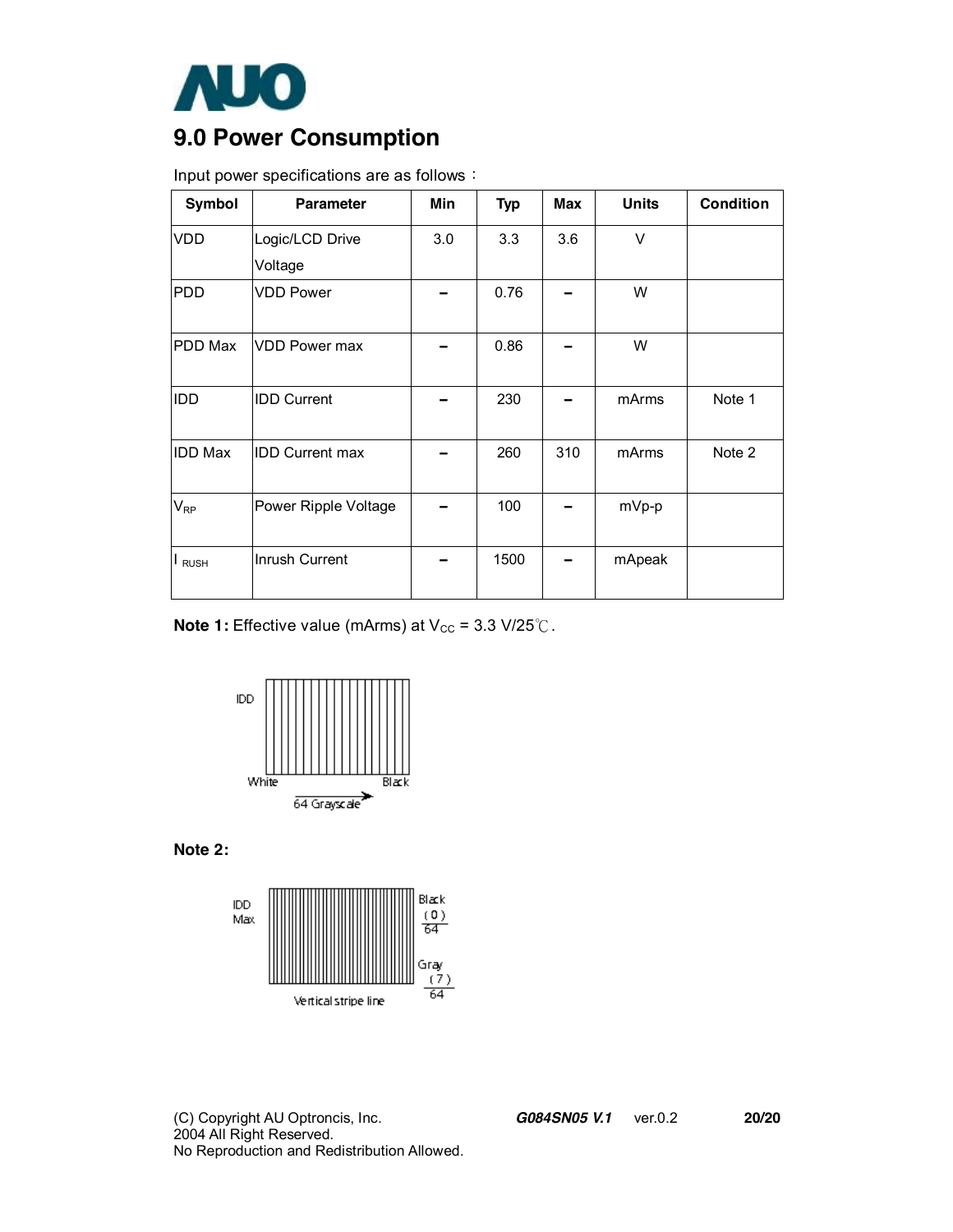



VDD power and lamp on/off sequence is as follows. Interface signals are also shown in the chart. Signals from any system shall be Hi-Z state or low level when VDD is off.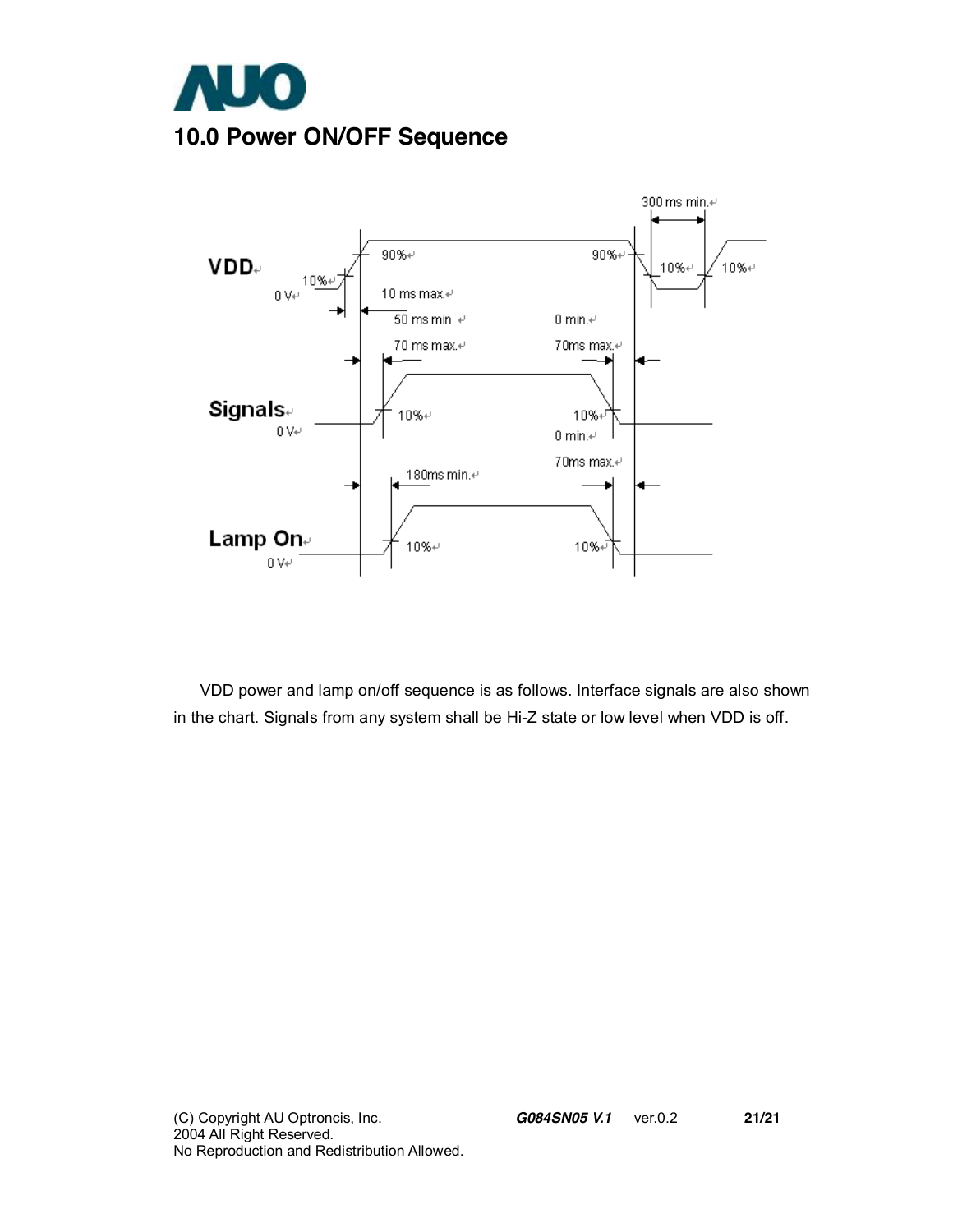

## **11.0 Touch Panel Specification**

### 11.1 Operating condition

| Item                     | Min. | Tур. | Max.                     | Unit | <b>Remark</b> |
|--------------------------|------|------|--------------------------|------|---------------|
| <b>Operating voltage</b> | -    |      | $\overline{\phantom{0}}$ | V DC |               |

### 11.2 Electrical characteristic

| <b>Item</b>                  |       | Min.             | Typ. | Max. | Unit      |
|------------------------------|-------|------------------|------|------|-----------|
| Resistance between           | XH-XL | 200              | 500  | 800  | Ω         |
| terminal                     | YH-YL | 200              | 500  | 800  | Ω         |
| <b>Insulation resistance</b> | X-Y   | 20<br>(at DC25V) |      |      | $M\Omega$ |
|                              | X     |                  |      | 1.5  | %         |
| Linearity                    |       |                  |      | 1.5  | $\%$      |
| <b>Chattering time</b>       |       |                  |      | 5    | msec      |

### 11.3 Mechanical characteristic

| <b>Type: 4 Wire Resistive</b>       |           |                          |     |         |  |  |  |  |  |  |
|-------------------------------------|-----------|--------------------------|-----|---------|--|--|--|--|--|--|
| Min.<br>Max.<br><b>Item</b><br>Typ. |           |                          |     |         |  |  |  |  |  |  |
| Pen/Finger input pressure           | -         | -                        | 120 |         |  |  |  |  |  |  |
| <b>Activation force</b>             | 20        | 35                       | 50  |         |  |  |  |  |  |  |
| <b>Hardness of surface</b>          | 3         | $\overline{\phantom{0}}$ | -   |         |  |  |  |  |  |  |
| <b>Life Durability</b>              | 1,000,000 | -                        |     | touches |  |  |  |  |  |  |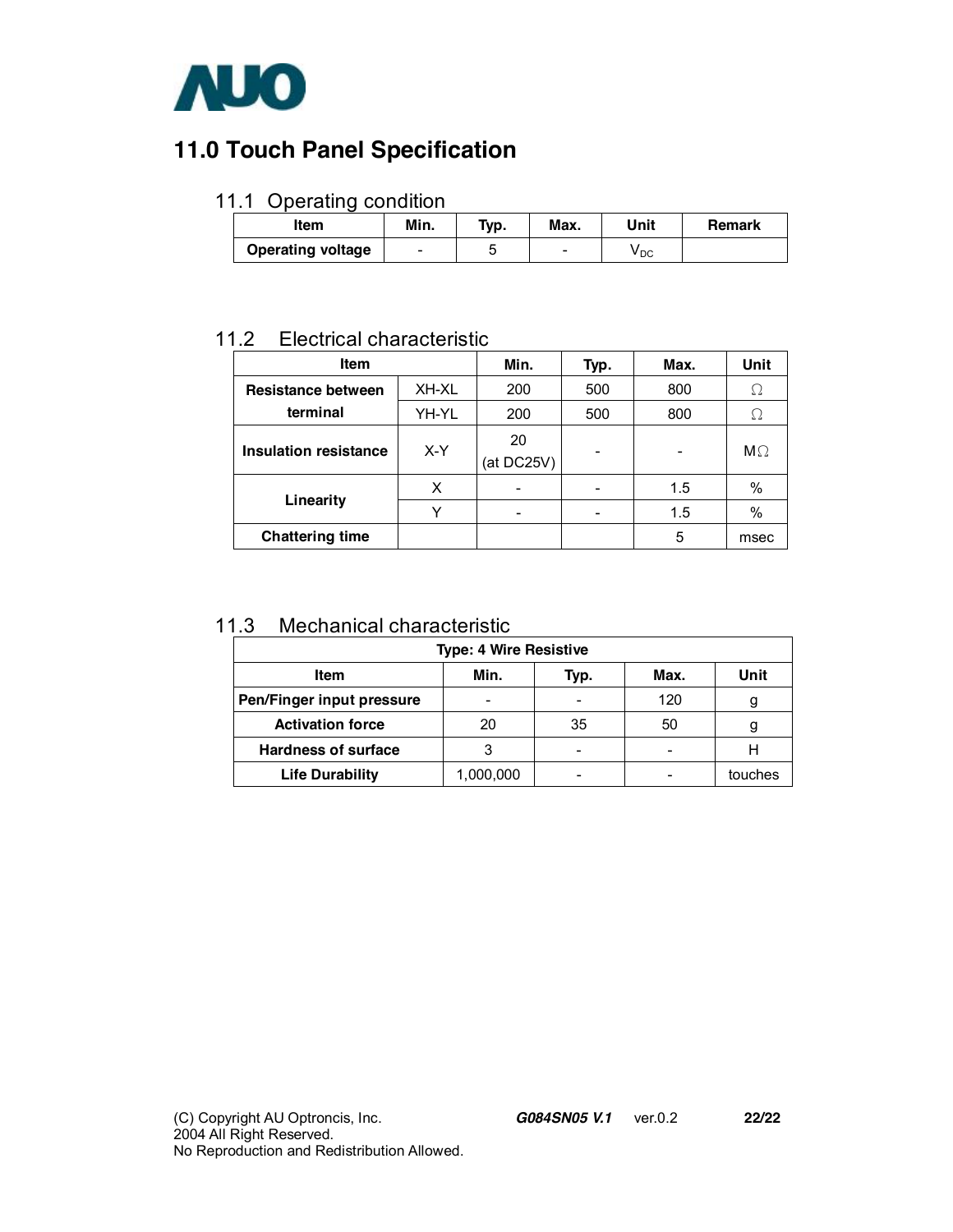

#### **CN3: FFC tail**

| Pin. No. | Symbol | <b>Description</b>                 |
|----------|--------|------------------------------------|
|          | XH     | High voltage terminal along X-axis |
|          | YH     | High voltage terminal along Y-axis |
|          | XL     | Low voltage terminal along X-axis  |
|          |        | Low voltage terminal along Y-axis  |



Connection Description

## 11.4 Optical characteristic

Refer to 4.0 Optical Characteristics in page 9.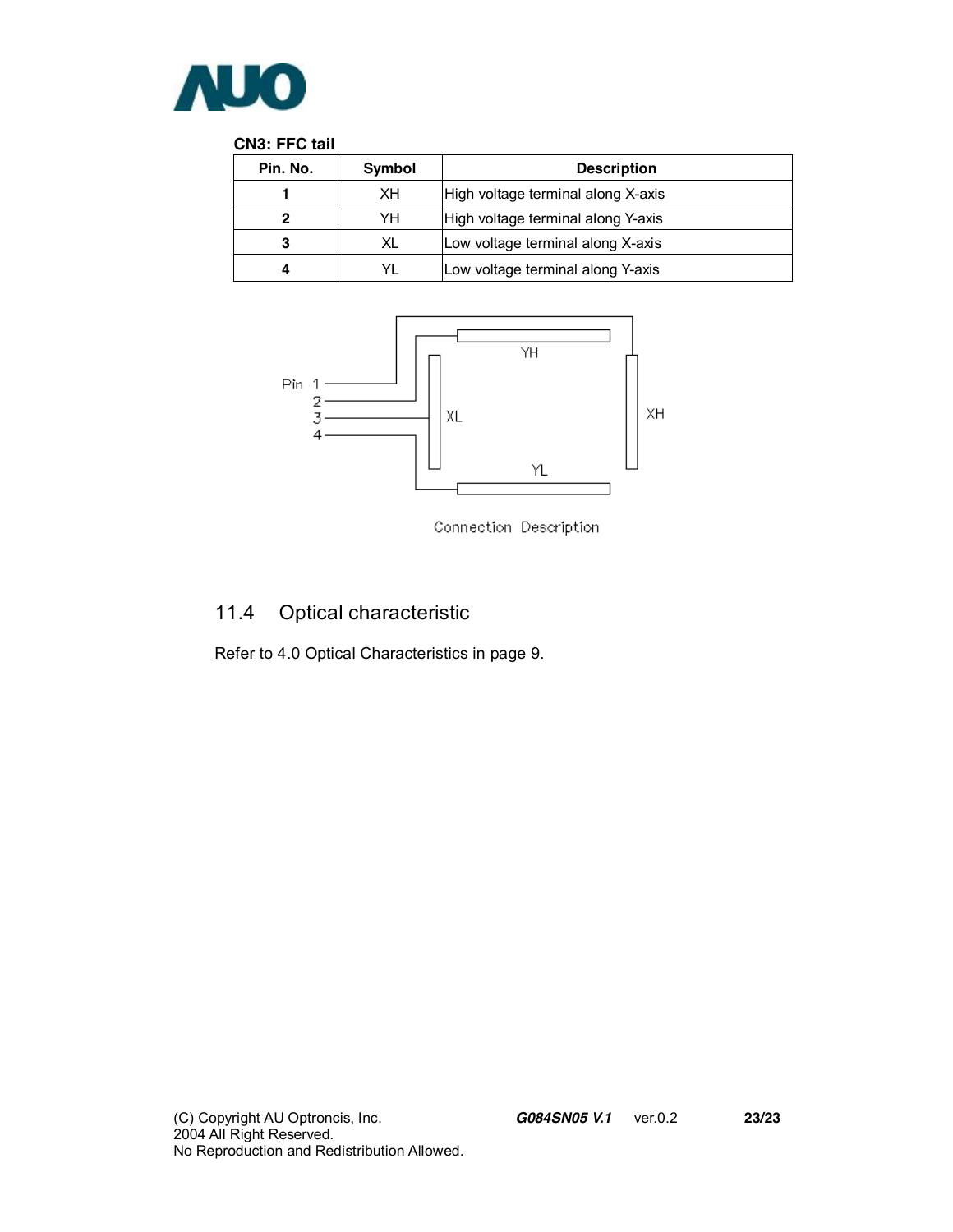

## **12.0 Reliability test items (Note 1)**

| <b>Test tem</b>                               | <b>Test Condition</b>                                                                                            | <b>Remark</b> |
|-----------------------------------------------|------------------------------------------------------------------------------------------------------------------|---------------|
| High temperature storage                      | 60℃, 240Hrs                                                                                                      | Note 1, 2, 3  |
| Low temperature storage                       | $-20^{\circ}$ C, 240Hrs                                                                                          | Note 1, 2, 3  |
| High temperature & high<br>humidity operation | 40℃, 90%RH, 240Hrs<br>(No condensation)                                                                          | Note 1, 2, 3  |
| High temperature operation                    | 50℃, 240Hrs                                                                                                      | Note 1, 2, 3  |
| Low temperature operation                     | 0°C, 240Hrs                                                                                                      | Note 1, 2, 3  |
| Electrostatic discharge<br>(non-operation)    | 150 pF, 150 $\Omega$ , 10kV, 1 second, 9 position on the<br>panel, 10 times each place                           | Note 3        |
| Vibration<br>(non-operation)                  | 1.5G, $10H_z \sim 200H_z \sim 10H_z$<br>30 minutes for each Axis (X, Y, Z)                                       | Note 1, 2, 3  |
| Mechanical shock<br>(non-operation)           | 50G/20ms, $\pm X$ , $\pm Y$ , $\pm Z$<br>half-Sin, one time                                                      | Note 1, 2, 3  |
| Thermal shock<br>(non-operation)              | 1. -20℃±3℃30minutes<br>60℃±3℃30minutes<br>2. 100 cycles<br>Temperature transition time within 5<br>3.<br>minutes | Note 1, 2, 3  |

**Note 1**: Evaluation should be tested after storage at room temperature for one hour.

**Note 2**: There should be no change which might affect the practical display function when the display quality test is conducted under normal operating condition.

**Note 3**: Judgement: 1. Function OK 2. No serious image quality degradation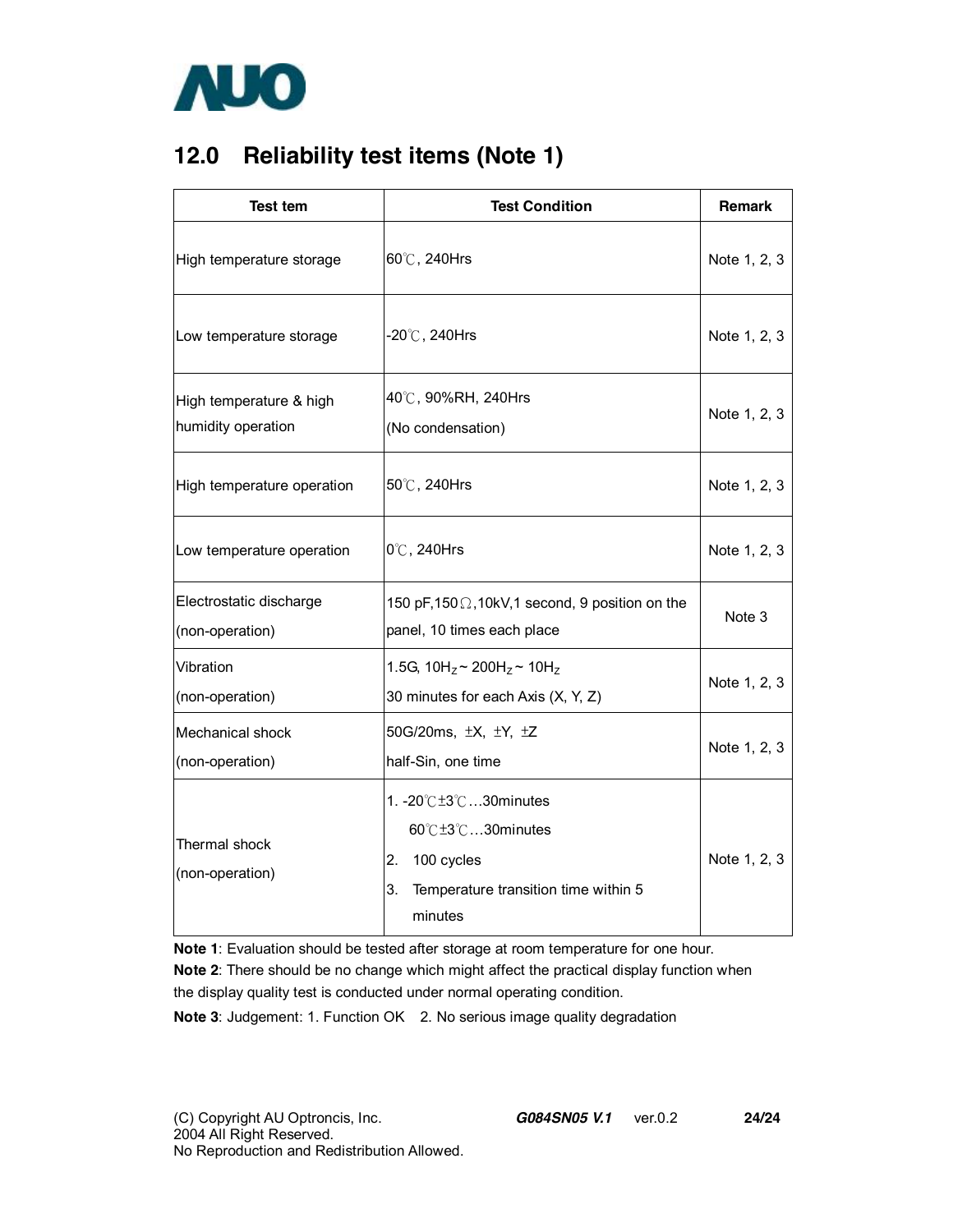

## **13.0 Packing Dimension:**

- 1. Max. Capacity: 30pcs LCD Modules / per carton
- 2. Max. Weight: 12kg / per carton
- 3. The outside dimension of carton is 405(L) mm x 328(W) mm x 301(H) mm

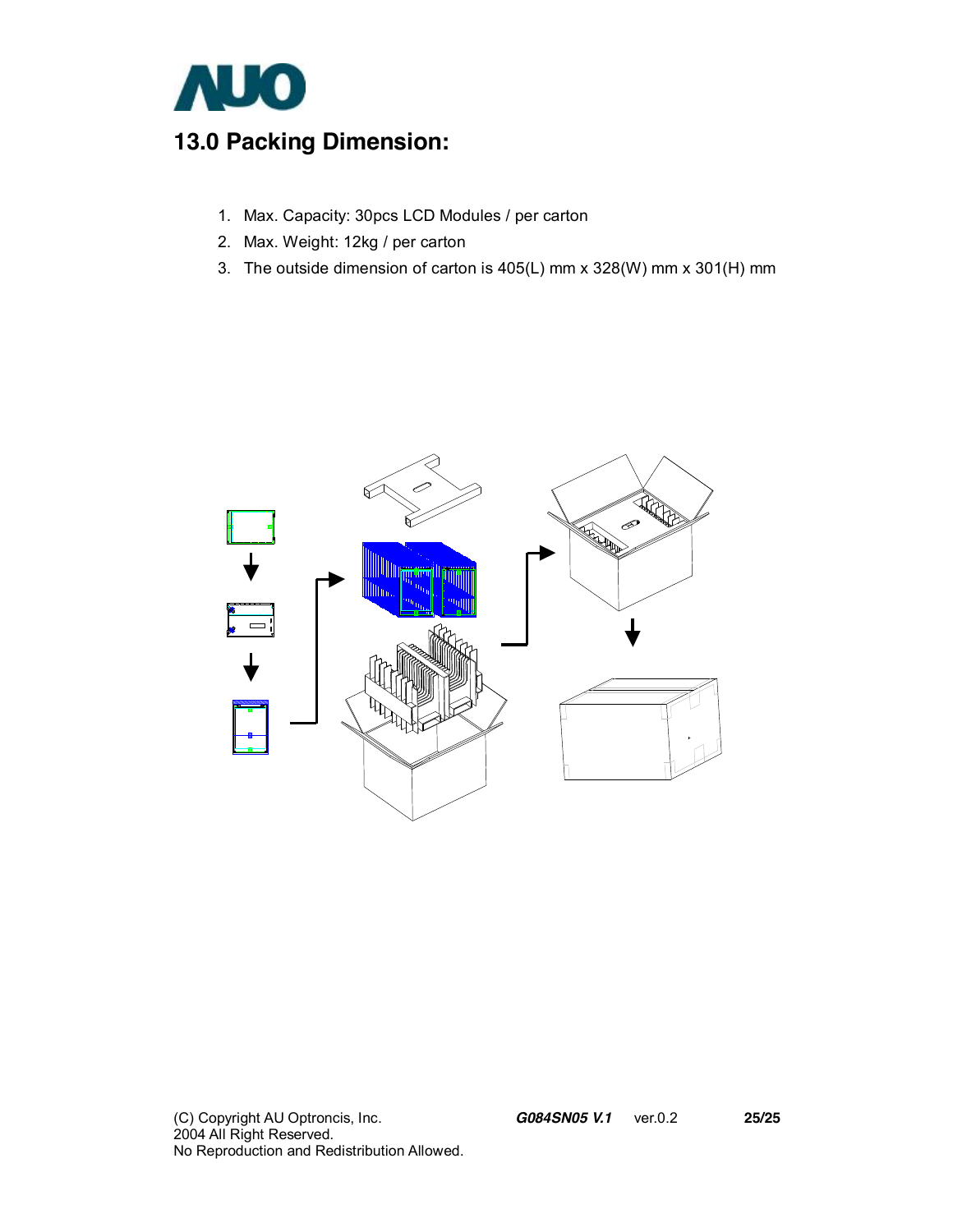